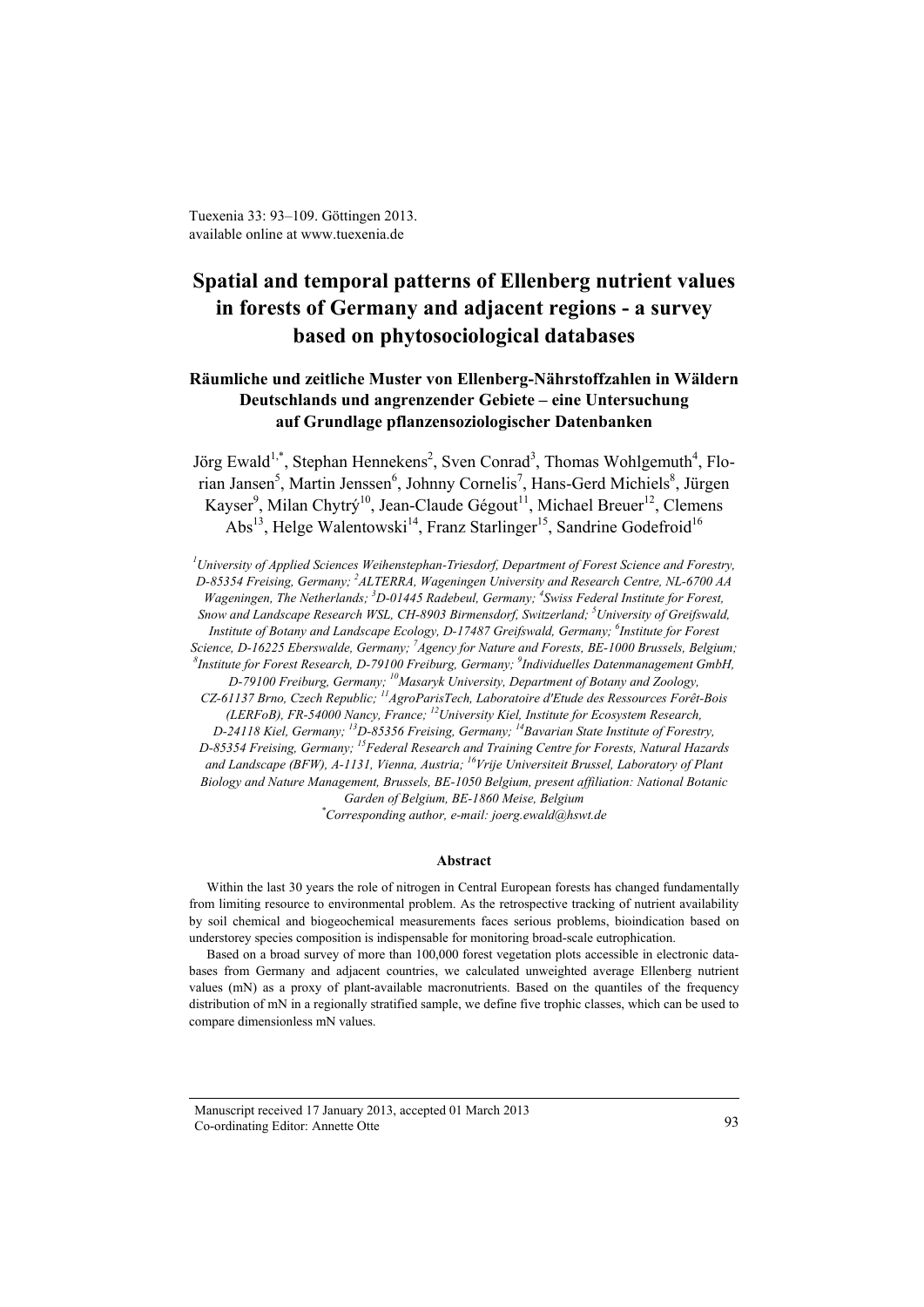We studied spatial patterns of average nutrient values within 17 regions and compared the periods from 1899 to 1975 and 1976 to 2006. After 1975 eutrophic (mN  $>$  5.67) and hypertrophic (mN  $>$  6.28) conditions were common everywhere except in the Alps and Saxony-Anhalt, but very oligotrophic conditions ( $mN < 3.44$ ) were still widespread in regions with nutrient-poor bedrock. Before 1975 mN of plots had been lower than after 1975 in all but the southeastern regions. Between the pre- and post-1975 data the proportion of hypertrophic plots increased from 5.7 to 11.8%, and that of very oligotrophic plots decreased from 14.6 to 8.3%.

To remove bias resulting from uneven distribution, the dataset was stratified by five tree layer dominance types, period and region and resampled. In pre-1975 plots medians of mN increased in the order Pinus sylvestris, Quercus spp., Picea abies, Fagus sylvatica and Alnus spp, whereas the increase of mN was highest in forest types with historically low nutrient values. Therefore, the widespread change in mN must be attributed to the pronounced vegetation changes in Quercus and Pinus stands, indicating the importance of land-use change, i.e. recovery of nutrient cycles after hundreds of years of exploitation through coppicing, grazing and litter use.

The analysis confirms eutrophication as a megatrend of modern vegetation change and demonstrates the high research potential of linking vegetation plot databases across large regions.

**Keywords:** bioindication, Central Europe, Ellenberg indicator values, eutrophication, nitrogen deposition, soil nutrients, vegetation-plot data

#### **Erweiterte deutsche Zusammenfassung am Ende des Textes**

## **1. Introduction**

Within the last 30 years the role of nitrogen (N) in forest ecosystems has changed fundamentally (KREUTZER 1989, BERNHARDT-RÖMERMANN & EWALD 2006). In the 1960s, N was limiting the productivity of many Central European forests (ELLENBERG 1964) and application of N fertilisers was a major focus of forest science (EVERS 1991, ABER 1992). Twenty years later N eutrophication of natural and semi-natural ecosystems was identified as a major threat to biodiversity (ELLENBERG JR. 1985, KUHN et al. 1987, ROST-SIEBERT & JAHN 1988, THIMONIER et al. 1992, ZUKRIGL et al. 1993) and environmental quality (PIERZYNSKI et al. 2005). In contrast to the strong reduction of sulphur pollution since the 1990s (STERN 2005), N eutrophication persists as an unresolved challenge (BOBBINK et al. 1998, SMART et al. 2003, WALKER & PRESTON 2006).

Against this background detection and tracking of eutrophication remain major tasks of forest ecosystem monitoring. At intensive monitoring sites such as the European Level II network N deposition, pools and outputs are measured directly (DE VRIES et al. 2003). However, as these observations are too sparse for regionalising N status of forests on the landscape scale, bioindication of eutrophication and associated biodiversity changes based on Ellenberg indicator values for nutrients (ELLENBERG et al. 2001) is a crucial component in extensive monitoring on the European level (LORENZ 1995) and finer scales (SMART et al. 2003, PITCAIRN et al. 2004, SEIDLING & FISCHER 2008, THIMONIER et al. 2011, VERHEYEN et al. 2012).

While the usefulness of average indicator values in detecting spatial patterns of N-deposition and temporal trends in eutrophication is broadly accepted, the lack of calibration against direct chemical measurements hinders the universal acceptance of the method. The problem lies partly in the difficulty to quantify plant-available nitrogen (KNOEPP  $\&$ SWANK 1995), partly in the superposition of and interaction with the effects of other resources such as phosphorous and potassium (ERTSEN et al. 1998, SCHAFFERS & SÝKORA 2000). Indicator plants respond to the availability of N (cumulative sum of  $NH_4^+$  and  $NO_3^-$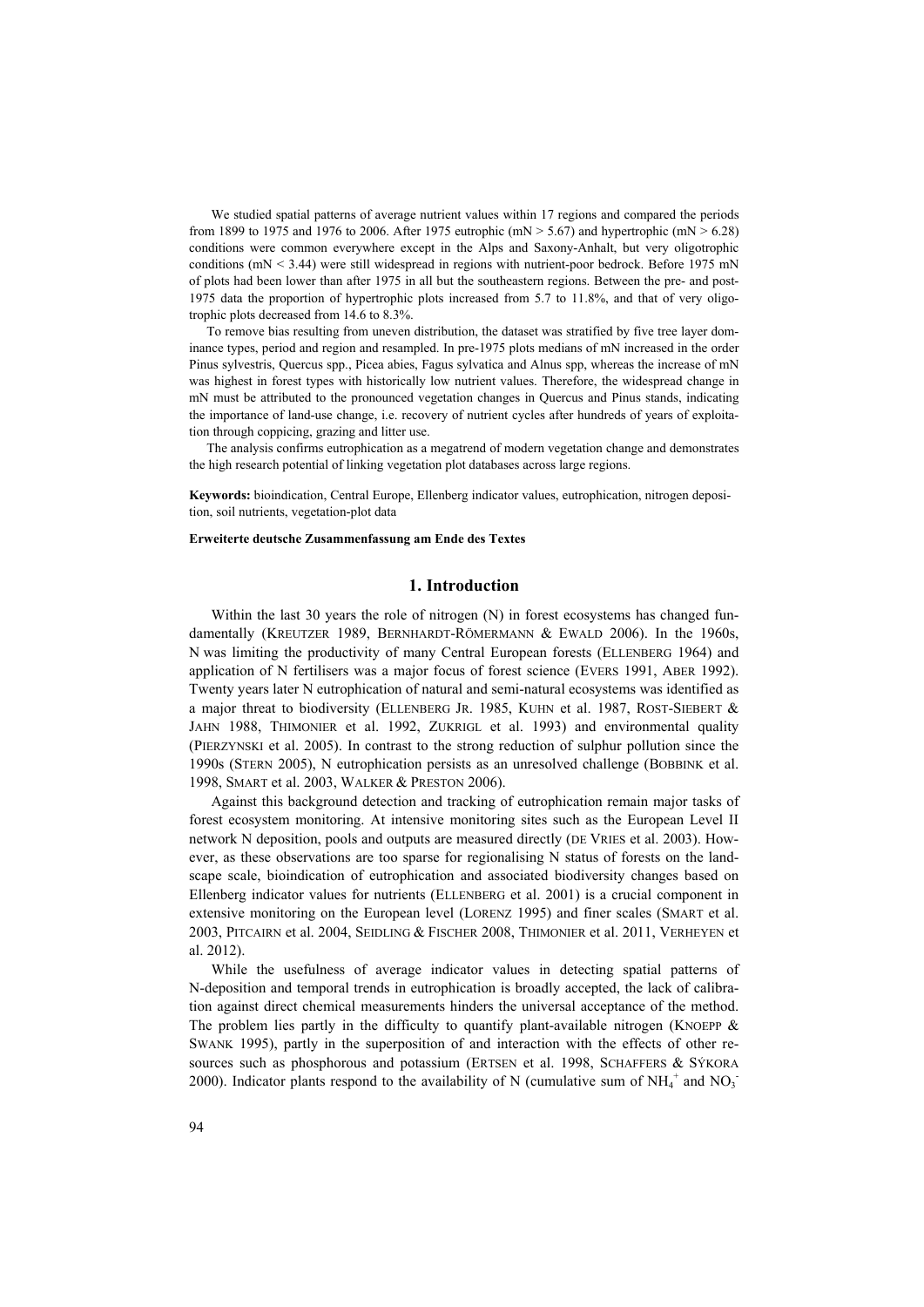concentration in the soil solution) as a limiting resource, for which no standard measurement exists in forest soils. Because standard ecosystem parameters such as concentrations, total amounts, fluxes or ratios of N in atmosphere, throughfall, biomass, soil and seepage are only partial indicators of N availability, their weak bivariate correlations with N values are not surprising. N values are indicators of macronutrient, i.e. N and P availability, which, in unfertilised terrestrial systems, depends on microbial release from soil organic matter (CHAPIN et al. 2002). While some (semi-)terrestrial systems such as calcareous fens may be P-limited (BOYER & WHEELER 1989, PAULI et al. 2002, WASSEN et al. 2005) or N- and P-co-limited (GÜSEWELL et al. 2003), N and P supplies co-vary in most forest ecosystems. As intensive forest monitoring provides no indication of significant P deposition (THIMONIER et al. 2005) and recent P balances are usually negative (ILG et al. 2009), recent eutrophication can be safely attributed to changes in N supply. However, once ecosystems are released from N limitation, P may limit further increases in mN values (GRESS et al. 2007).

In practice, average Ellenberg nutrient values are difficult to compare, because they are not calibrated against straightforward chemical measurements (WAMELINK et al. 2002, PRÖLL et al. 2011) and because averaging compresses the verbally defined ordinal scale of species values given by ELLENBERG et al. (2001). Quantiles of the distribution derived from a large representative dataset can be used to partition the mN scale. Although not a perfectly representative sample of vegetation composition (CHIARUCCI 2007), large phytosociological databases (EWALD 2001, DENGLER et al. 2011) may provide a reasonable approximation of the frequencies of measured mN values if sampling bias is reduced by stratified resampling (KNOLLOVÁ et al. 2005).

In the present research a large database of mN values from forests in Germany and adjacent areas was compiled, the frequency distribution of mN in forest plots was studied and a relative scale for evaluating levels of mN was derived in order to compare regional distributions and to detect temporal trends of mN in forest plots.

As no institutionalised network of phytosociological plot databases exists at this moment (but see DENGLER et al. 2011, JANSEN et al. 2011), the rapid compilation of data was a trial of the feasibility to establish such a cooperation, as intended in the SynBioSys Europe and the European Vegetation Archive projects (SCHAMINÉE & HENNEKENS 2006, EUROPEAN VEGETATION SURVEY 2012).

## **2. Materials and Methods**

In December 2006 owners and managers of known phytosociological databases in the German federal states and neighbouring countries were asked to provide a table containing the following data on forest vegetation plots: Plot-ID, average Ellenberg indicator value for nutrients (mN), number of vascular understorey species in the plot with assigned Ellenberg indicator value for nutrients and year of plot sampling. Data were delivered from the databases shown in Table 1. In France (Alsace, Lorraine), Switzerland (Central Plateau and Jura, Northern Alps), Austria (Northwestern lowlands [regions 7 and 9], Northern front range of the Alps [region 4]) and the Czech Republic (west of the 15<sup>th</sup> meridian) data use was restricted to the subregions bordering Germany.

Unweighted average indicator values for nutrients (mN) were calculated by database managers based on the lists for vascular plant indicators by ELLENBERG et al. (2001), LANDOLT (1977) and HILL et al. (1999). Despite the mathematical problem of averaging ordinal numbers, simple averaging has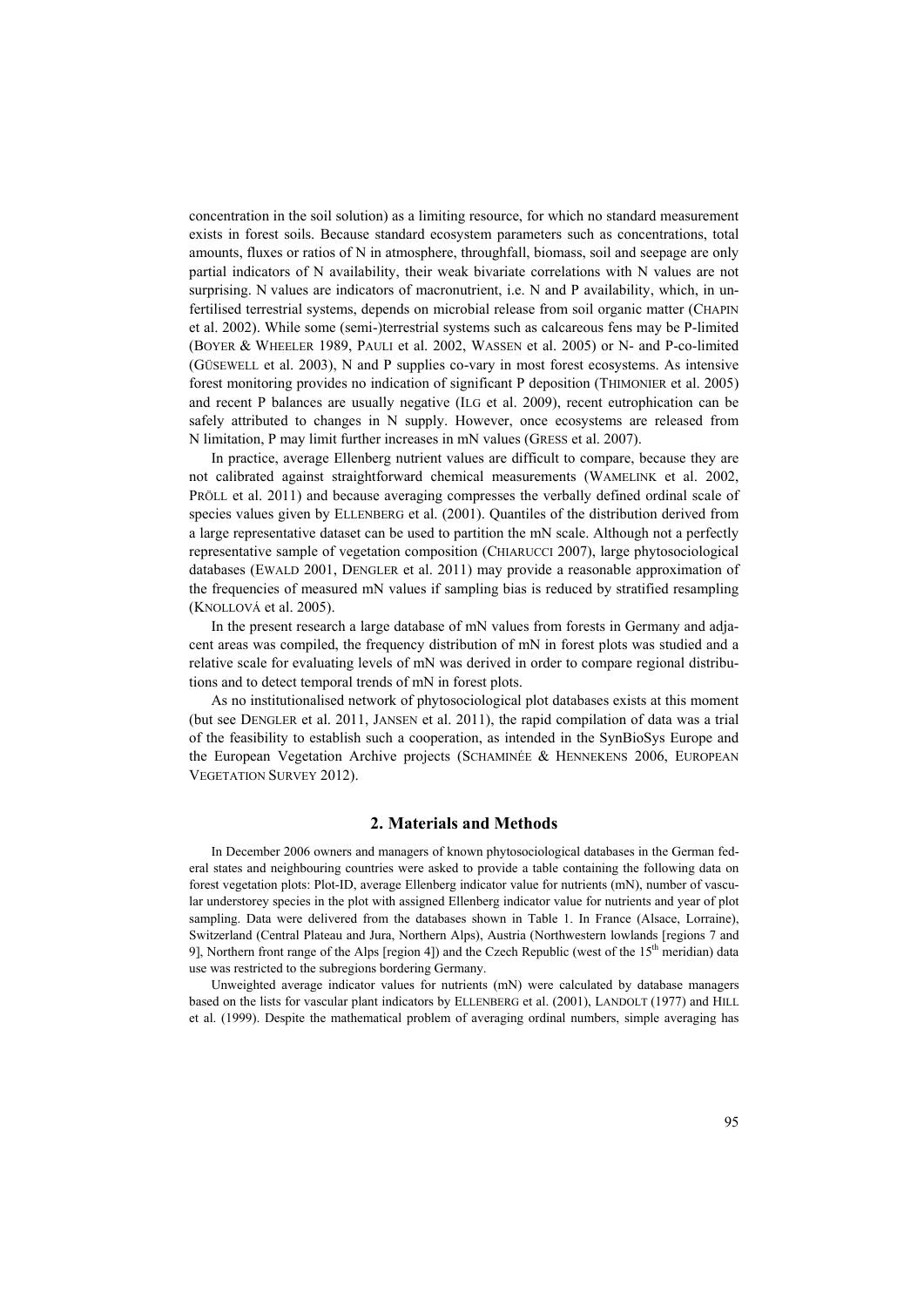**Table 1.** Sources of plot data used in the survey of mN values; database code from the Global Index of Vegetation-Plot Databases (GIVD, see DENGLER et al. 2011).

**Tabelle 1.** Quellen der im Überblick von mN benutzten Vegetationsaufnahmen; Datenbank-Code aus dem Global Index of Vegetation-Plot Databases (GIVD, siehe DENGLER et al. 2011).

| Region                                                  | <b>Database Name/Institution/</b><br><b>GIVD-Code</b>                                | <b>Database</b><br>Manager   | <b>Indicator</b><br><b>Values</b> |
|---------------------------------------------------------|--------------------------------------------------------------------------------------|------------------------------|-----------------------------------|
| Baden-Württemberg                                       | Standorts-Datenbank/Forstliche<br>Versuchsanstalt                                    | J. Kayser,<br>H.-G. Michiels | Ellenberg (2001)                  |
| Bavaria*<br>natural forest reserves                     | Naturwaldreservats-Datenbank/LWF                                                     | C. Abs.<br>H. Walentowski    | Ellenberg (2001)                  |
| <b>Bavarian Alps</b>                                    | BERGWALD/Hochschule<br>Weihenstephan-Triesdorf/EU-DE-002                             | J. Ewald                     | Ellenberg (2001)                  |
| Berlin/Brandenburg                                      | Institute for Forest Science, Eberswalde                                             | M. Jenssen                   | Ellenberg (2001)                  |
| Mecklenburg-<br>Vorpommern                              | Vegetationsdatenbank Mecklenburg-<br>Vorpommern/Universität Greifswald/EU-<br>DE-001 | F. Jansen                    | Ellenberg $(2001)$                |
| Saxony-Anhalt                                           | Institute for Forest Science, Eberswalde                                             | M. Jenssen                   | Ellenberg $(2001)$                |
| Saxony                                                  | TU Dresden-Tharandt, Sachsenforst                                                    | S. Conrad                    | Ellenberg (2001)                  |
| Schleswig-Holstein                                      | Vegetat/University of Kiel                                                           | M. Breuer                    | Ellenberg $(2001)$                |
| Thuringia                                               | Institute for Forest Science, Eberswalde                                             | M. Jenssen                   | Ellenberg (2001)                  |
| Austria Northern alpine<br>fringe                       | Federal Research and Training Centre<br>Vienna                                       | F. Starlinger                | Ellenberg (2001)                  |
| Austria Northwestern<br>lowlands                        | Federal Research and Training Centre<br>Vienna                                       | F. Starlinger                | Ellenberg $(2001)$                |
| Belgium, Flanders                                       | Agency for Nature and Forest                                                         | J. Cornelis                  | Ellenberg $(2001)$                |
|                                                         | Belgium, Brussels region Vrije Universiteit Brussel                                  | S. Godefroid                 | Hill et al. (1999)                |
| Czech Republic west of<br>the 15 <sup>th</sup> meridian | Czech National Phytosociological<br>Database/Masaryk University/<br>EU-CZ-001        | M. Chytrý                    | Ellenberg (2001)                  |
| France Alsace/Lorraine                                  | ECOPLANT/Laboratoire d'Etude des<br>Ressources Forêt-Bois                            | J.-C. Gégout                 | Ellenberg (2001)                  |
| Netherlands                                             | National Vegetation Database The<br>Netherlands/ALTERRA/EU-NL-001                    |                              | S.M. Hennekens Ellenberg (2001)   |
| Switzerland Central<br>Plateau and Jura                 | <b>Swiss Forest Vegetation</b><br>Database/WSL/EU-CH-005                             | T. Wohlgemuth Landolt (1977) |                                   |
| Switzerland Northern<br>Alps                            | <b>Swiss Forest Vegetation</b><br>Database/WSL/EU-CH-005                             | T. Wohlgemuth Landolt (1977) |                                   |

been shown to perform as well as more complex indices and is preferred for simplicity (DIEKMANN 2003). Landolt indicator values, which are defined on a scale from 1 to 5, were rescaled to a range from 1 to 9:

Eq. 1.  $mN = 1 + (mN_{Lapdolt} - 1) * 2$ 

In order to avoid unreliable indication, only mN values based on plots with at least five N indicator species were considered. Data tables from the source regions were joined in a MS-Access database and united in one data table, in which every plot was assigned a unique identifier. To avoid bias resulting from uneven distribution of available plots between regions, we estimated the frequency distribution of mN in forest plots based on a random sub-sample of 5,202 plots (306 per region, which is the number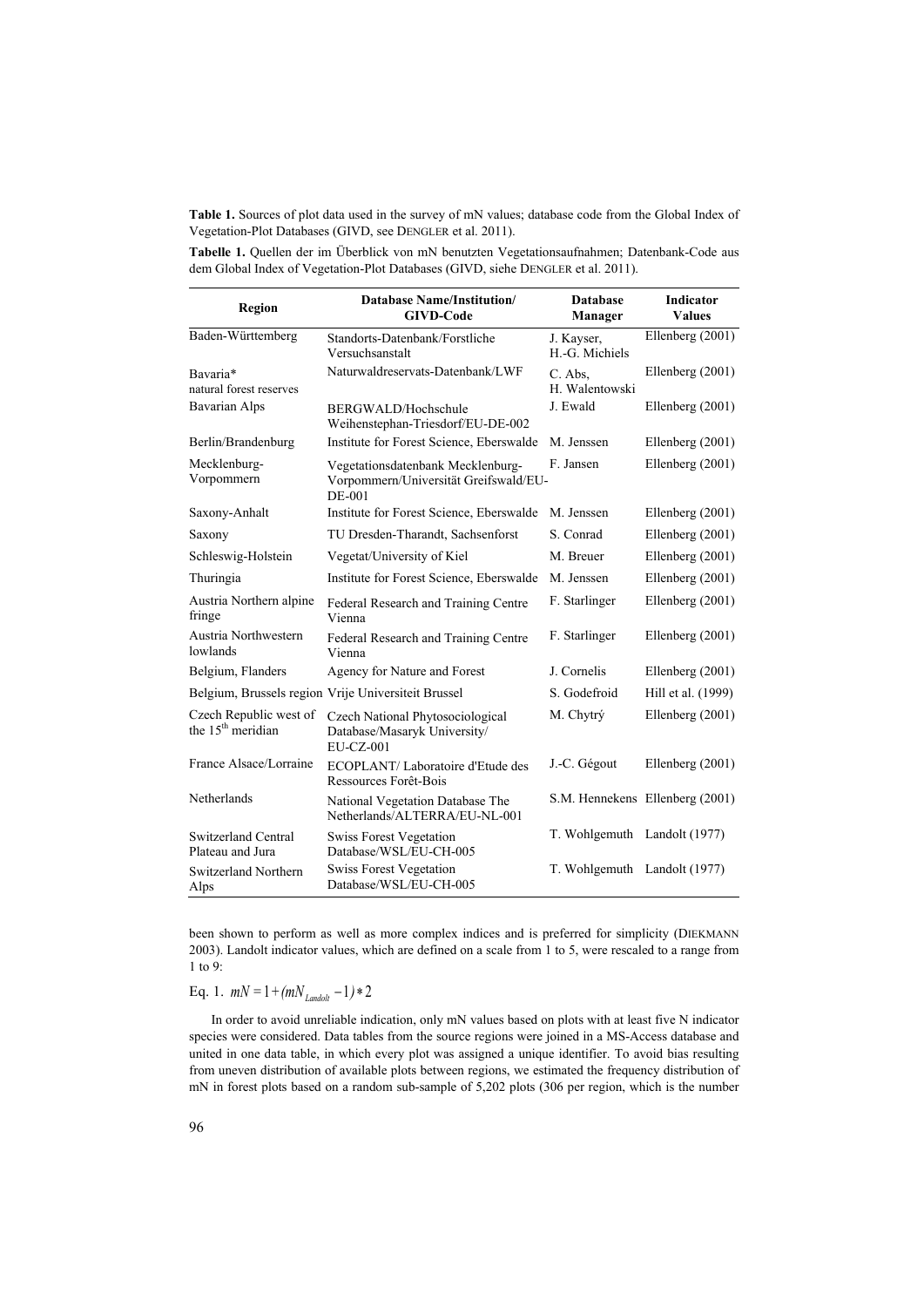of plots available in the least sampled region). We computed a histogram of mN and quantiles in 10% steps using the R statistical environment (R DEVELOPMENT CORE TEAM 2008, version 2.7.1).

To remove the bias in mN caused by uneven distribution of forest types, we selected plots with dominance of the following tree taxa: *Fagus sylvatica*, *Quercus robur* et *petraea*, *Pinus sylvestris*, *Picea abies* and *Alnus* spp. and assigned plots to strata by unique combinations of tree dominance, period and region. After assessing the representation of strata we randomly resampled the database to create a balanced dataset with equal numbers of pre- and post-1975 plots per dominant tree species within each region.

We detected temporal changes by comparing distributions and averages of mN found in plots recorded up to the year 1975 and after, which we defined as a turning point in the scientific perception of nitrogen supply in forests. We tested alternative splits at 1965 and 1985. Comparisons between periods were drawn by calculating the test statistic U (Mann Whitney test, STAT SOFT 1984–2005) on the whole dataset as well as on individual regions (Table 1), except for three regions where only post-1975 plots were available. Comparisons were also performed on the subsample stratified by tree dominance. Based on the stratified subsample, a smooth trend (LOESS function in stats package of statistical environment R) was fitted to the scatter of mN values over time.

As attributes derived from a species composition matrix, average Ellenberg indicator values have been shown to yield biased results in significance testing (ZELENÝ & SCHAFFERS 2012). Because we had only assembled mN values calculated by database owners, modified testing by permutation (JAN-SEN et al. 2011, ZELENÝ & SCHAFFERS 2012) based on the whole compositional matrix was unfeasible. We therefore report test statistics and coefficients without giving levels of significance in this contribution.

## **3. Results**

The database contained a total of 100,873 plots (matrix A), from which four subsets of plots were obtained by excluding unsuitable plots, by selecting plots with certain dominant tree species and by evenly resampling (sub-)sets of plots (Fig. 1).



**Fig. 1.** Flow of subsampling showing respective dataset size, average and standard deviation of mN. **Abb. 1.** Ablauf der Bildung von Teilstichproben mit jeweiliger Datensatzgröße, Mittelwert und Standardabweichung von mN.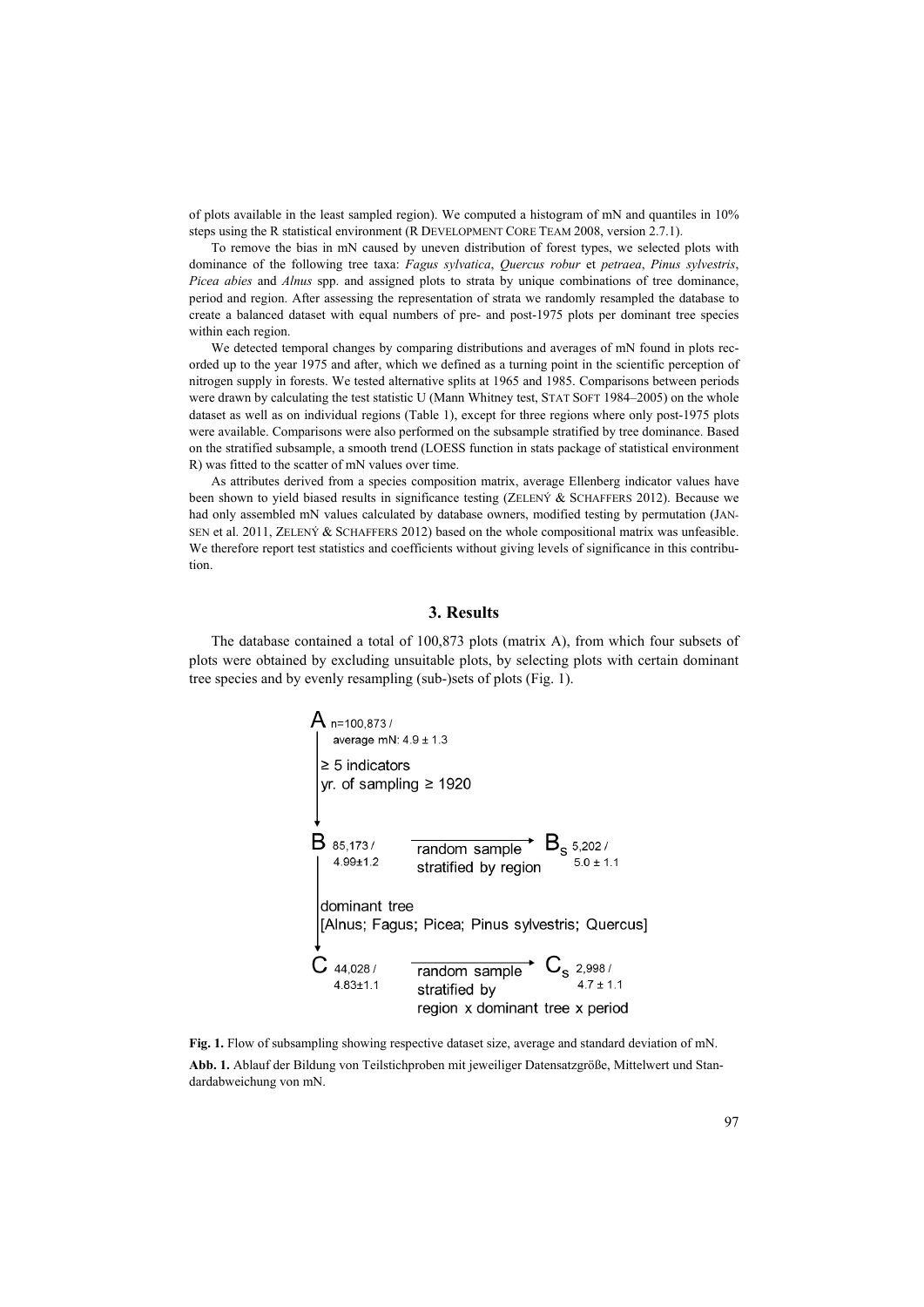The distribution of mN in the regionally balanced set  $B_s$  (Fig. 2) was slightly skewed towards higher values (skewness  $-0.40 \pm 0.03$ ). The 10, 30, 70 and 90% quantiles were derived as threshold values to distinguish very oligotrophic, oligotrophic, mesotrophic, eutrophic and hypertrophic plots.

In matrix B ( $n = 85,173$ ) a linear trend of mN ( $R<sup>2</sup> = 0.019$ ,  $b = 0.010$ ) was detected, suggesting an average increase of mN by 0.9 units since 1920. LOESS regression suggested a steady,  $\pm$  linear trend (Fig. 3).

The frequency of plots assigned to trophic levels varied by region. Figure 4 shows the regional pattern for the 62,586 post-1975 plots. Eutrophic and hypertrophic plots constituted considerable proportions in all regions, except the southernmost ones (Switzerland, Bavarian Alps) and in Saxony-Anhalt.

According to the Mann-Whitney test, average mN of plots in the whole dataset was higher after 1975 (mean: 5.09) than before 1975 (mean: 4.73,  $u' = -24.04$ ). The magnitude of the test statistic decreased if earlier (1965: -21.44, 1955: -19.25) or later (1985: -19.96) splits were defined. Three regional datasets (Baden-Württemberg, Bavarian lowlands and Schleswig-Holstein) contained only plots from after 1975. Of the remaining 14 regional datasets nine had higher mN after 1975, three (Thuringia, western Czech Republic and Austrian



Fig. 2. Frequency distribution of mN in a random sub-sample of 5,202 forest plots (306 per region) containing 5 or more N indicators of the Ellenberg list; quantiles (10, 30, 70, 90%) define five trophic levels.

**Abb. 2**. Häufigkeitsverteilung von mN in einer zufälligen Teilstichprobe (306 Aufnahmen pro Region) von 5202 Waldaufnahmen mit mindestens 5 Zeigerarten der Ellenberg-Liste; die Quantile (10, 30, 70 und 90%) definieren die fünf Trophiebereiche.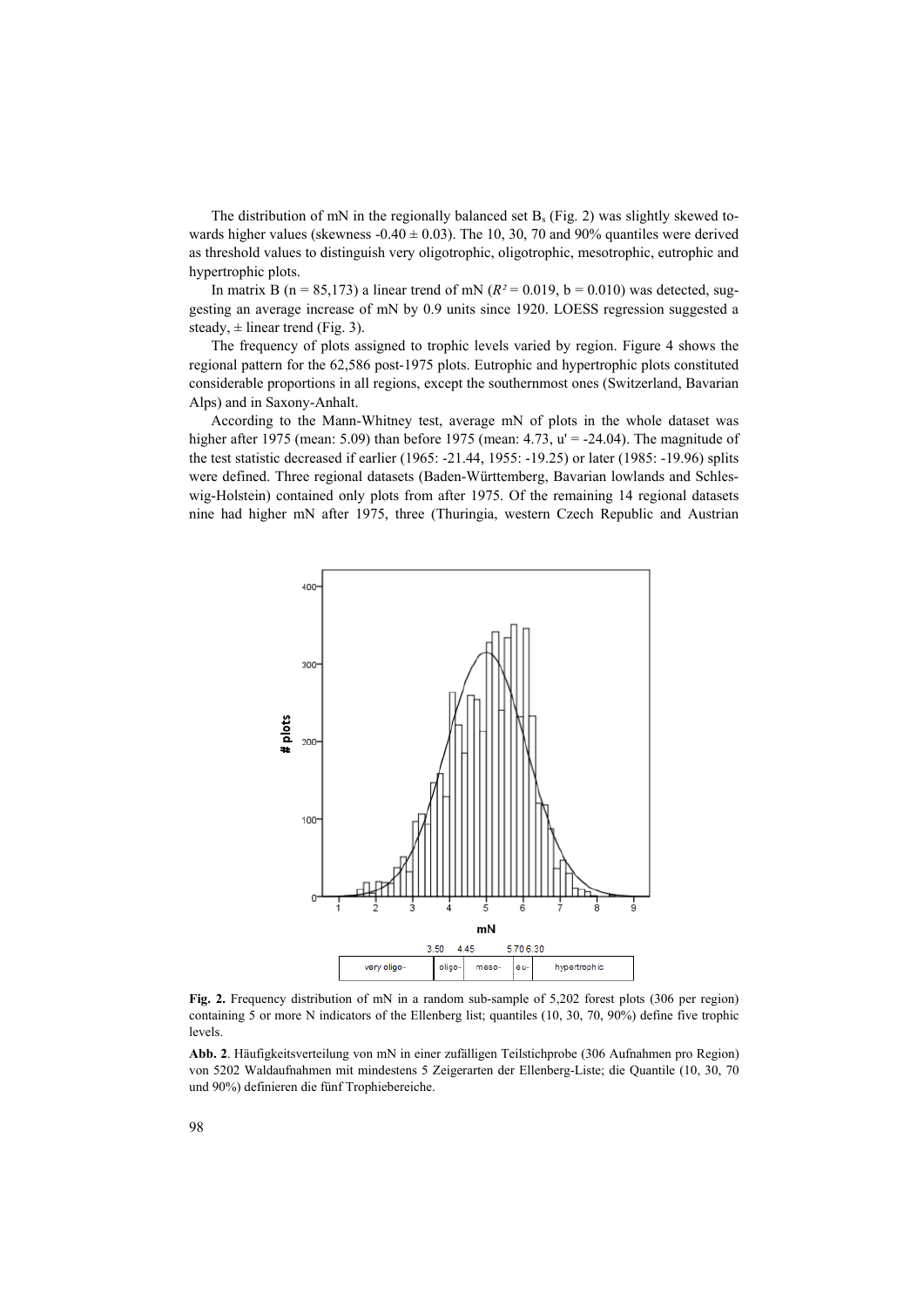

**Fig. 3.** Temporal trend of mN in the whole data set shown as a scatter plot with LOESS fit; 4,038 plots from Saxony from 1905 were excluded to avoid distortion of the trend by a single region.

**Abb. 3.** Zeitlicher Trend von mN im Gesamtdatensatz als Streudiagramm mit LOESS-Anpassung; 4.038 Aufnahmen von 1905 aus Sachsen wurden ausgeschlossen, um Verzerrungen des Trends durch eine einzelne Region zu vermeiden.



**Fig. 4.** Frequency of trophic classes in post-1975 plots (matrix B) and its change compared to pre-1975 plots differentiated by region.

**Abb. 4.** Häufigkeit der Trophiestufen in den nach 1975 angefertigten Aufnahmen (Matrix B) und Veränderungen gegenüber dem Zeitraum vor 1975.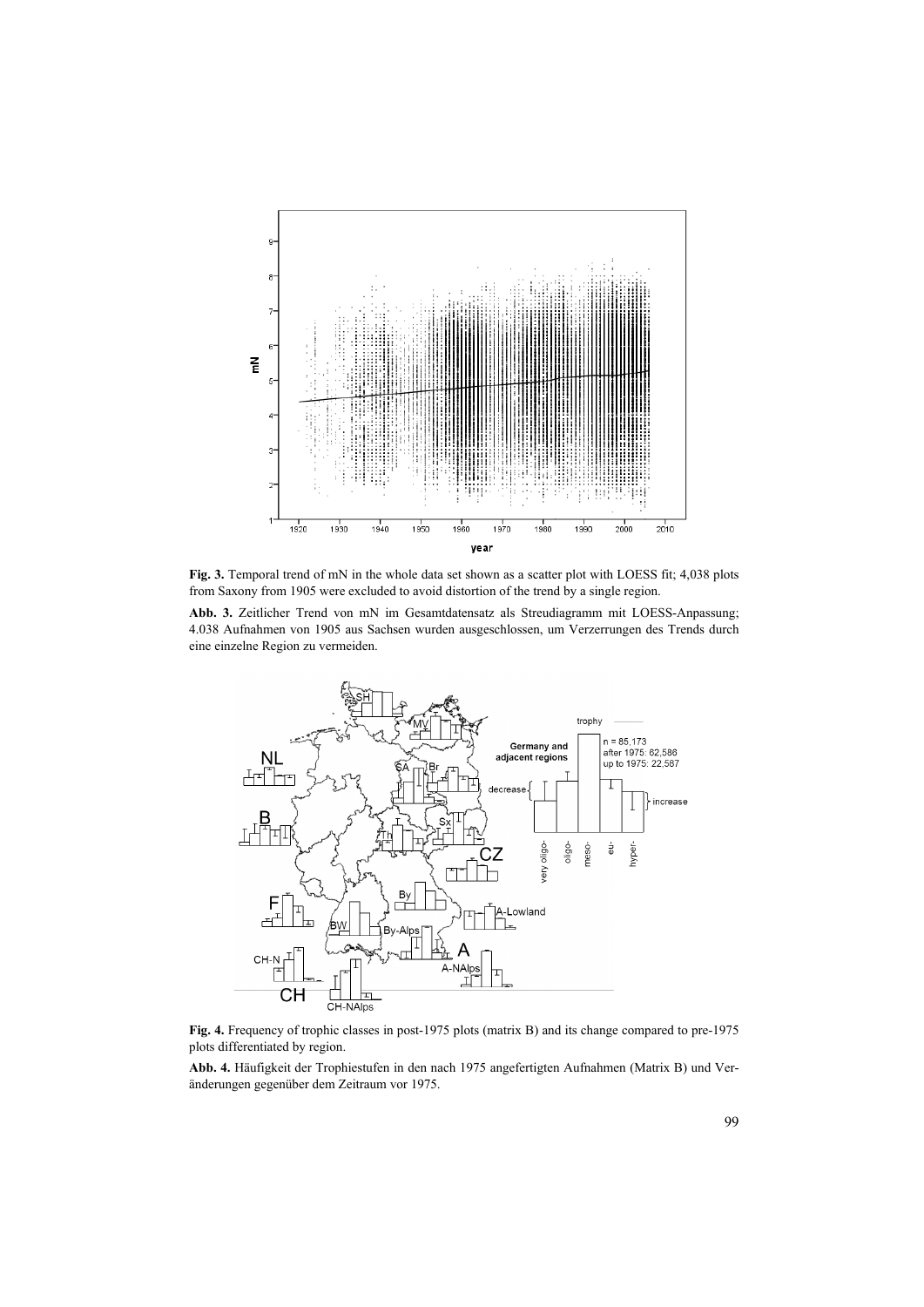Northern Alps) showed small changes and only two (Austrian lowland and Bavarian Alps) had lower mN after 1975 (Table 2). Correspondingly, the proportion of very oligotrophic and oligotrophic plots decreased, whereas the proportion of eutrophic and hypertrophic plots increased in the whole dataset and in most subregions (Fig. 2). In the whole dataset the proportion of hypertrophic plots more than doubled from 5.65% before to 11.83% after 1975, whereas the percentage of very oligotrophic plots fell from 14.59% to 8.3%.

Availability of plots was highly uneven between regions, forest types and sampling periods (Table 3), which was attributable to the history of contributing databases and uneven distribution of tree species (e.g. *Pinus*, *Alnus* and *Quercus* more frequent in lowlands, *Fagus* and *Picea* in uplands). Consequently, the potential of stratified resampling was restricted by bottlenecks in plot numbers within strata. Resampling intensity per forest type and region followed the period with the lowest numbers, in which all plots were selected, whereas random selection was applied in the complementary period. As a consequence, the resampled dataset contained equal numbers of plots per forest type and period, but not per region.

The stratified comparison of pre- and post-1975 plots demonstrates that mN has systematically increased in all tree-layer dominance types, while dominance types systematically differed in average levels (Fig. 5) as well as in the rate of temporal change (difference in medians *Quercus*: 0.60 > *Pinus*: 0.44 > *Picea*: 0.45 > *Fagus*: 0.14 > *Alnus*: 0.09). The increase of mN after 1975 remained visible in the stratified dataset as a whole, as well as in the majority of regions with the exception of France (Table 2, last column). The apparent decrease of mN in the Bavarian Alps became less marked, but remained after stratification.

Regression detected a linear trend of mN against time in the stratified data ( $R<sup>2</sup> = 0.015$ ,  $B = 0.007$ ).

#### **4. Discussion**

The delimitation of mN levels based on quantiles of the frequency distribution in forest plots is a straightforward and useful result of our survey. It makes it possible to evaluate Ellenberg values for nutrients from local and regional studies against a broad, representative background. The proposed levels lend themselves not only to defining classes for map legends, but also to interpreting frequency distributions and their changes over time. The reference is based on  $20<sup>th</sup>$  century data. In that period there were forest stands in which only indicators of extremely poor conditions existed ( $mN = 1.0$ ), but no such extreme stands on the hypertrophic side of the gradient (maximum  $mN = 8.3$ ) – a disparity that may change as eutrophication advances. As pointed out by WAMELINK et al. (2002, 2003) a universal scale across plant formations (WITTE & VON ASMUTH 2003) may not be advisable. Therefore, for forest vegetation the trophic classes should only be used if the tree layer cover exceeds 30%. To avoid random effects in mN estimation we propose to exclude plots in which less than five plant taxa have an N-value assigned to them. Attention should also be paid to the possibility of bimodal frequency distributions of indicator values within plots, which can occur in pine forests (EWALD 2007) and possibly other vegetation types undergoing rapid pulses of nutrient availability.

The spatial and temporal trends detected in our broad dataset deserve further investigation, for which the following discussion may set the stage.

We interpret spatial patterns against the background of coarse-scale maps of throughfall deposition (LORENZ et al. 2006) and bedrock (ANONYMUS 1993). At the coarse scale consi-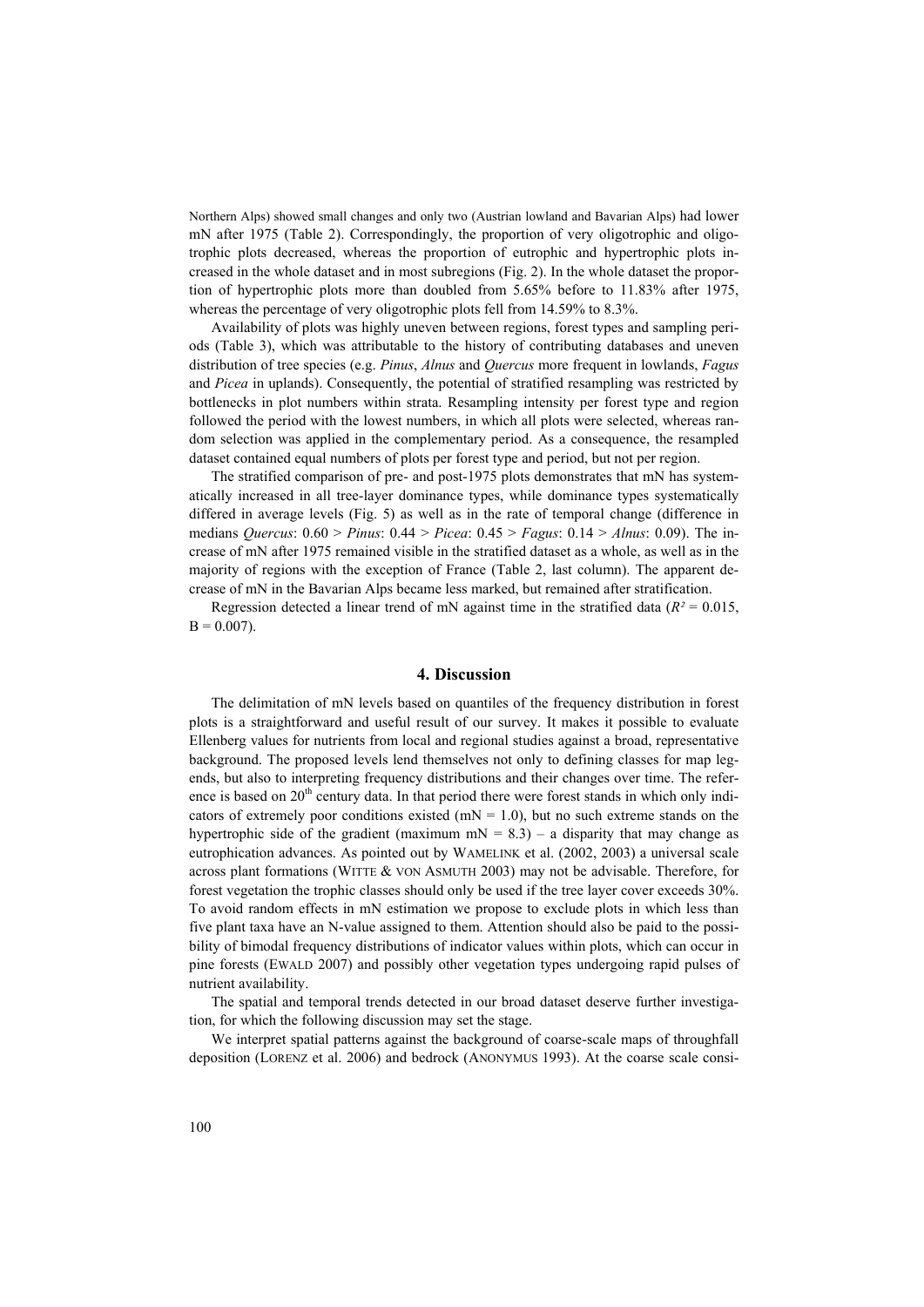| $\ddot{\phantom{a}}$<br>s hetor<br>est statistic denote<br>$\sim$ nn Wn<br>ive N<br>id mN in regions; negat<br>į<br>Im pue erep re<br>Tabl |
|--------------------------------------------------------------------------------------------------------------------------------------------|
| nd ihrer N-Zeigerwer*<br>Tabelle 2.                                                                                                        |
| vischen den Perioden vor un<br>j<br>'nn a hi<br>t                                                                                          |

| Region                                 |         |                          | 5 indicators<br>$mN$ with $>$ |      |       |      | before<br>1975        |             |               | 1975<br>after |      |                 | standar-<br>dised U |            |
|----------------------------------------|---------|--------------------------|-------------------------------|------|-------|------|-----------------------|-------------|---------------|---------------|------|-----------------|---------------------|------------|
|                                        | # plots | $\frac{2}{\lambda}$<br># | min                           | mean | s. d. | max  | # $plots$             | mean        | ℸ<br>S        | # plots       | mean | $\vec{v}$<br>si | $\overline{A}$      | stratified |
| whole dataset                          | 101,047 | 89,784                   | 00.1                          | 4.99 | 1.20  |      | 8.50 26,126 4.73 1.21 |             |               | 62,586        |      | 5.10 1.19       | $-38.80$            | $-14.84$   |
| Baden-Württemberg (BW)                 | 5,536   | 4,097                    | 2.20                          | 5.55 | 0.76  | 7.86 |                       |             |               | 4,097         | 5.55 | 0.76            |                     |            |
| Bavaria (Ba)                           | 1,559   | 1,439                    | 00.1                          | 5.18 | 1.24  | 7.80 |                       |             |               | 1,439         | 5.18 | 1.24            |                     |            |
| Bavarian Alps (B-Alp)                  | 3,424   | 3,412                    | 1.63                          | 4.74 | 0.91  | 7.09 | 681                   | 5.27        | 0.83          | 2,731         | 4.60 | 0.88            | 17.04               | 3.67       |
| Berlin/Brandenburg (Br)                | 6,947   | 6,072                    | $\frac{40}{1}$                | 4.84 | 1.33  | 7.67 | 3,047                 | 4.50        | 1.37          | 3,025         | 5.18 | 1.20            | $-18.90$            | $-11.07$   |
| n(MV)<br>Mecklenburg-Vorpommerr        | 7,768   | 7,192                    | 1.40                          | 5.30 | 1.14  | 8.14 | 2,579                 | $5.07$ 1.14 |               | 4,613         | 5.43 | 1.12            | $-13.10$            | $-5.95$    |
| Sachsen-Anhalt (SA)                    | 1,015   | 956                      | 2.00                          | 4.61 | 0.97  | 7.92 | 233                   | 4.28        | 1.13          | 723           | 4.72 | 0.88            | $-5.60$             | $-5.95$    |
| Saxony (Sx)                            | 8,112   | 7,109                    | 1.57                          | 4.89 | 1.19  | 8.25 | 4,405                 | 4.77        | 1.29          | 2,7           | 5.10 | 0.99            | $-9.21$             | $-7.95$    |
| Schleswig-Holstein (SH)                | 2,642   | 2,303                    | 2.40                          | 5.19 | 0.95  | 7.00 |                       |             |               | 2,303         | 5.19 | 0.95            |                     |            |
| Thuringia (Th)                         | 2,453   | 2,343                    | 2.13                          | 5.35 | 0.86  | 7.29 | 2,245                 | 5.35        | 0.85          | 98            | 5.44 | 0.92            | $-1.45$             | 1.23       |
| Austria Northern alpine fringe (A-Alp) | 306     | 306                      | 2.45                          | 4.97 | 0.90  | 6.60 | 184                   | 4.88        | 0.96          | 122           | 5.10 | 0.80            | $-1.55$             | $-2.43$    |
| Austria Northwestern lowlands (A-Low)  | 766     | 729                      | 1.50                          | 4.59 | 1.17  | 7.33 | 469                   | 4.69        | 1.11          | 260           | 4.40 | 1.26            | 2.76                | 1.18       |
| Belgium (B)                            | 6,591   | 5,258                    | 2.00                          | 5.30 | 1.20  | 8.50 | 641                   | 4.57        | 1.23          | 3,77          | 5.48 | 1.15            | $-16.88$            |            |
| Czech Republic W 15th meridian (CZ)    | 4,077   | 3,803                    | 1.20                          | 4.93 | 1.32  | 7.86 | 1,602                 | 4.97        | $\frac{1}{2}$ | 2,201         | 4.90 | 1.33            | 1.65                | $-1.05$    |
| France Alsace/Lorraine (F)             | 2,708   | 2,356                    | 2.00                          | 5.18 | 0.96  | 7.83 | 441                   | 4.90        | 0.97          | 1,915         | 5.25 | 0.95            | $-7.06$             | $-1.47$    |
| Netherlands (NL)                       | 36,614  | 32,08                    | 1.60                          | 5.03 | 1.31  | 8.30 | 3,85                  | 4.78        | 1.45          | 28,097        | 5.07 | 1.29            | $-10.89$            | $-7.94$    |
| Switzerland midland and Jura (CH-CP)   | 5,648   | 5,589                    | 1.57                          | 4.37 | 0.78  | 7.25 | 3,693                 | 4.35        | 0.76          | 1,896         | 4.39 | 0.82            | $-2.34$             | $-2.69$    |
| Switzerland Northern Alps (CH-Alp)     | 4,707   | 4,652                    | 1.00                          | 4.39 | 0.87  | 6.66 | 2,056                 | 4.20 0.87   |               | 2,596         | 4.55 | 0.83            | $-13.50$            | $-2.24$    |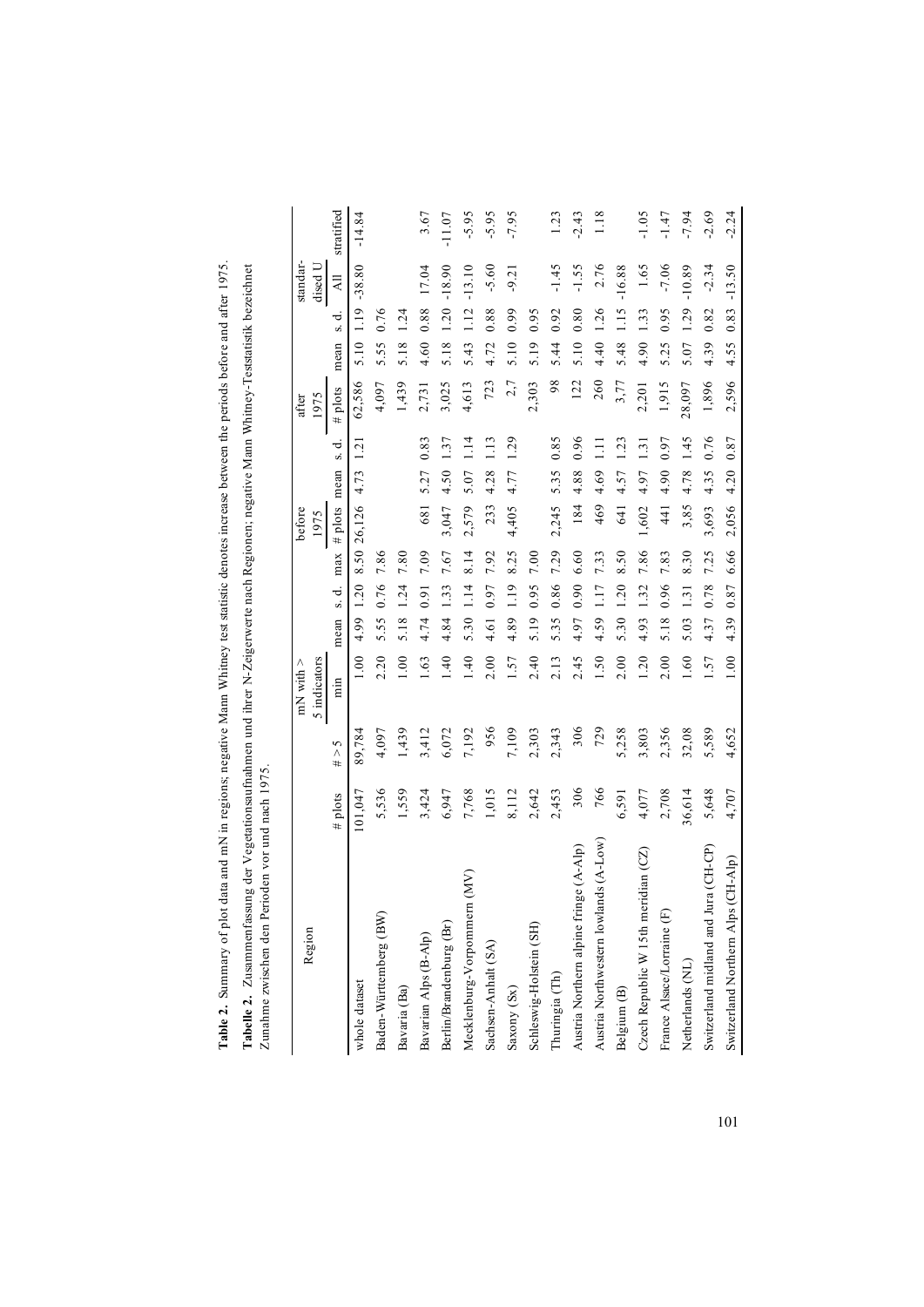| canopy dominance types in the datasets before and after 1975, differentiated by region; bold figures indicate "bottlenecks" in plot availat<br>Table 3. Representation of           |
|-------------------------------------------------------------------------------------------------------------------------------------------------------------------------------------|
| abelle 3. Regionale Repräsentanz der Typen von Baumschicht-Dominanz in den Datensätzen vor und nach 1975; fett gedruckte Zahlen bezeichnen den jeweiligen<br>aschenhals" der Aufnah |
|                                                                                                                                                                                     |

| TIAL AFFIRM THAT I AND CITATION THAT THE                                                                      |                            |  | 100 |  |               |                   |                 |        |                 |                |                 |     |           |                   |                 |                         |                    |
|---------------------------------------------------------------------------------------------------------------|----------------------------|--|-----|--|---------------|-------------------|-----------------|--------|-----------------|----------------|-----------------|-----|-----------|-------------------|-----------------|-------------------------|--------------------|
| NAlps W15merid<br>$\mathbb{C}$<br>Ė<br>CH-N<br>$\mathbf{a}$<br>$A - A$ dominant period $A$ -<br>Lowland NAlps |                            |  |     |  |               | BaWue<br>$\Delta$ | D-Ber-<br>Brand | $D-By$ | $D-By-$<br>Alps | D-MV           | $D-Sa-$<br>Anh  |     | D-SH D-Sx | Thuer<br>$\Delta$ | $\mathbb{L}$    | Ę                       | total              |
| 53<br>$\overline{24}$<br>3<br>20<br>pre                                                                       |                            |  |     |  | 55            |                   | 269             |        | 34              | 450            | 23              |     | 334       | 23                |                 | 313                     | 1315               |
| 22<br>13<br>$\sigma$<br>ొ<br>post                                                                             |                            |  |     |  | 65            | 34                | 539             | 28     | 33              | 1479           | 30              | 205 | 118       | $\infty$          | $\overline{1}$  | 2365                    | 1315               |
| 308<br>1063<br>62<br>55<br>pre                                                                                |                            |  |     |  | 178           |                   | 599             |        | 56              | 1062           | $\overline{ }$  |     | 1035      | 1563              | 74              | $\overline{\mathbf{s}}$ | 2908               |
| 512<br>285<br>225<br>56<br>30<br>post                                                                         |                            |  |     |  | 137           | 484               | 415             | 628    | 251             | 1064           | $\overline{21}$ | 996 | 322       | 75                | 320             | 845                     | 2908               |
| 304<br>279<br>76<br>116<br>pre                                                                                |                            |  |     |  | 97            |                   | 24              |        | 228             | 26             | $\approx$       |     | 262       | 104               | 12              | $\overline{ }$          | 1335               |
| 317<br>346<br>38<br>65<br>$_{\rm post}$                                                                       |                            |  |     |  | 153           | 866               | 73              | 117    | 957             | $\overline{6}$ |                 | 5   | 254       |                   | 157             | 505                     | 1335               |
| 124<br>120<br>5<br>86<br>pre                                                                                  |                            |  |     |  | $\bullet$     |                   | 1274            |        |                 | 349            | 133             |     | 322       | $\frac{1}{2}$     | $\overline{17}$ | 235                     | 1805               |
| 95<br>150<br>2<br>$\overline{a}$<br>post                                                                      |                            |  |     |  | $\frac{4}{4}$ | $50\,$            | 697             | 46     | 22              | 486            | 501             | 43  | 127       |                   | $60\,$          | 1702                    | 1805               |
| 54<br>198<br>$\overline{12}$<br>pre                                                                           |                            |  |     |  | 57            |                   | 468             |        |                 | 182            | 22              |     | 312       | 158               | 115             | 1406                    | 2688               |
| 257<br>67<br>57<br>3<br>27<br>$_{\rm post}$                                                                   |                            |  |     |  | 89            | $\overline{7}$    | 492             | $68$   |                 | 463            | 65              | 379 | 305       |                   | 663             | 8366                    | 2688               |
|                                                                                                               | 1566<br>1528<br>192<br>282 |  |     |  | 710           |                   | 3746            |        | 634             | 4138           | 372             |     | 2248      |                   |                 |                         | 166 436 4084 20102 |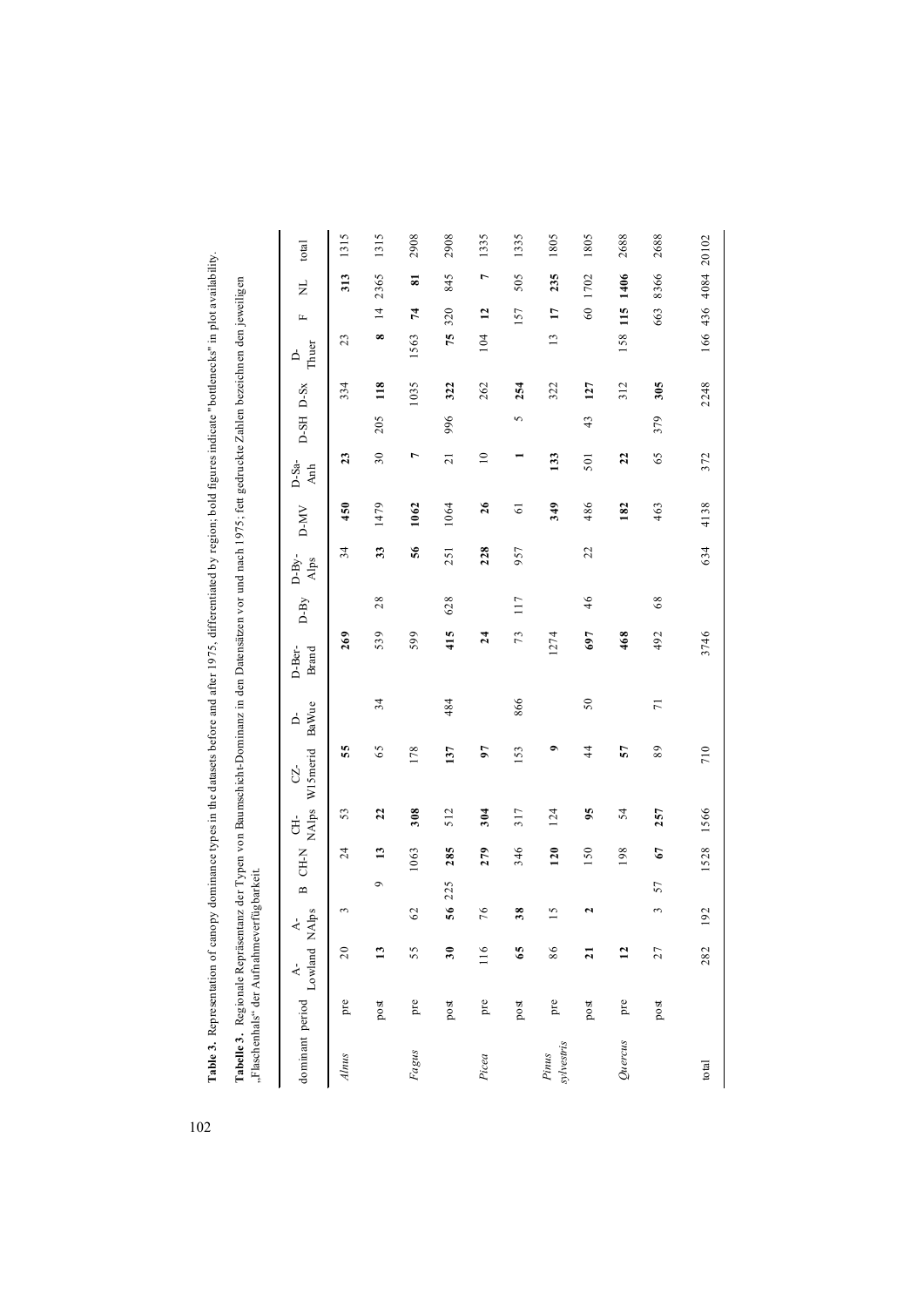

**Fig. 5.** Boxplots of mN for tree species dominance types and sampling periods. **Abb. 5.** Boxplots von mN nach Typen der Baumartendominanz und Aufnahmezeitraum.

dered here, the Northern Alps stand out as the only large region where eutrophic and hypertrophic forests are generally rare. We hypothesize that the absence of intensive agriculture in conjunction with prevalent young and stony postglacial soils has spared alpine mountain forests from stronger eutrophication (cf. KOHLI 2011), although NOx-deposition from longdistance transport may be considerable due to high precipitation (PRÖLL et al. 2011). In addition to high geodiversity and endemism, this peculiarity of the Alps deserves consideration by conservation policies (e.g. ARDUINO et al. 2006, CIPRA 2010).

Saxony-Anhalt is the only region outside the Alps with comparably low proportions of eutrophic and hypertrophic forest plots. Neither N-deposition nor geology offer any obvious explanations for this, but the preponderance of *Pinus* plots (Table 3, 66% of all plots from this region) in the database may cause bias towards low mN.

The remaining regions may be differentiated by the incidence of very oligotrophic forests, which is high in regions with prevalent nutrient-poor bedrock, such as granite, gneiss in northern Austria and western Czech Republic and Pleistocene sand in the Netherlands and Brandenburg. Despite being the most important refuge of oligotrophy outside the Alps, *Pinus sylvestris* forests in NE-Germany have recently suffered pronounced eutrophication (JENSSEN & HOFMANN 2005), leading to novel species combinations with unbalanced spectra of indicator plants (EWALD 2007). Interestingly, the pine forest region of Brandenburg exhibits one of the largest increases of hypertrophic conditions (Fig. 4). Incidence and relative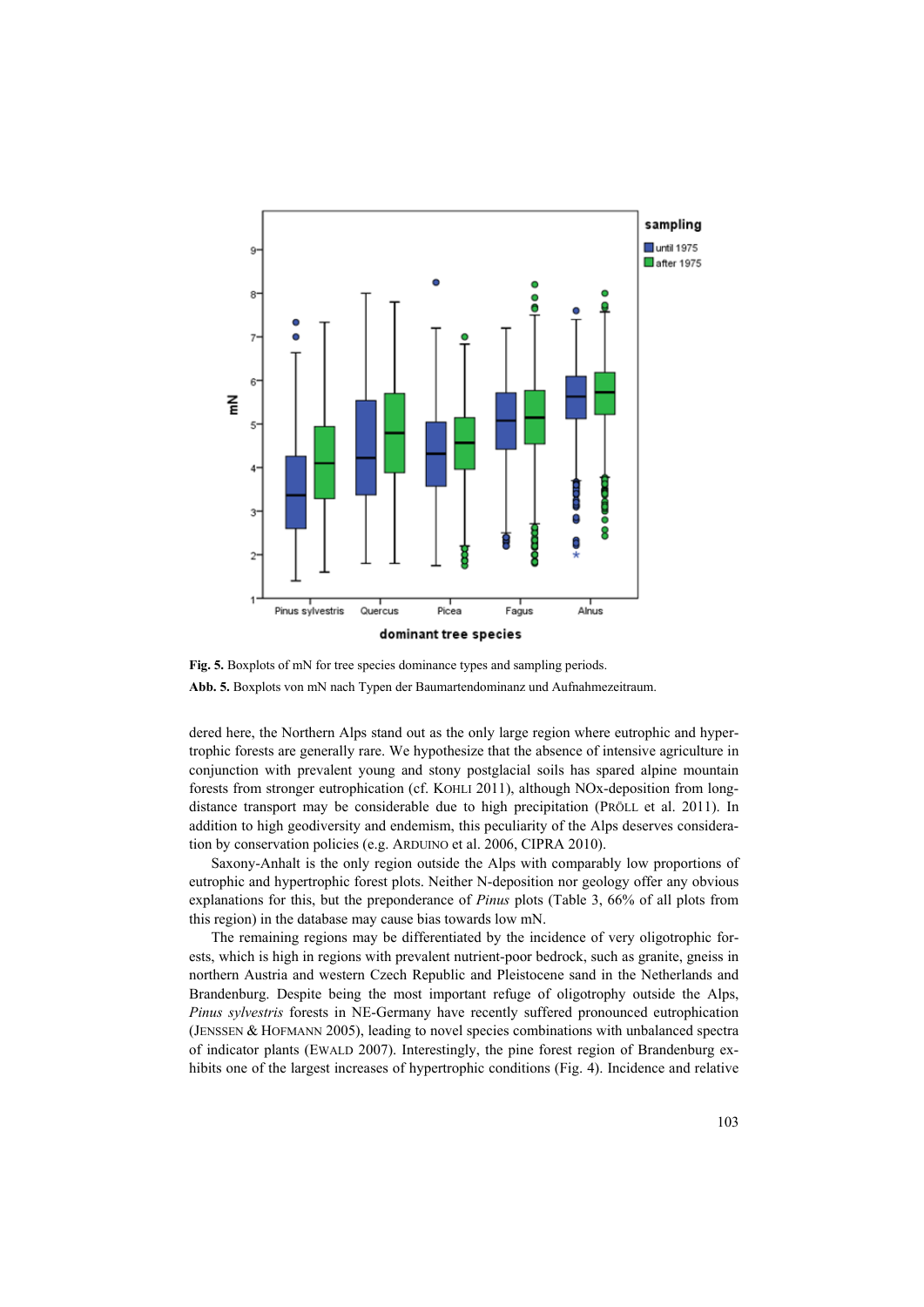increase of hypertrophy is highest in Belgium, where local and regional proofs of eutrophication abound (LAMEIRE et al. 2000; GODEFROID & KOEDAM 2003, 2004; VAN DER VEKEN et al. 2004; CORNELIS et al. 2007).

In conclusion, visual interpretation of the regional patterns supports the idea that mN can be explained by a combination of natural soil fertility, (historical) land-use and anthropogenic deposition regime. The broad temporal trend of mN supports the notion that the second half of the  $20<sup>th</sup>$  century has been a period of broad-scale eutrophication. We chose 1975 as a limit for our comparison because it marks the turning point in the perception of nitrogen in terrestrial ecosystems (KREUTZER 1989). The split brings out the structure of the data particularly well, but we could not detect a concurrent abrupt vegetation change (Fig. 3), so that we interpret this date as a political rather than an ecological turning point.

The temporal trend of mN is visible under all major dominant tree species. The maximum of mN in *Alnus* forests is a well-known pattern, which can be explained by biological N-fixation and litter quality. With respect to past and present levels as well as to the magnitude of increase in mN, the other tree species are ordered by shade tolerance and their role in succession. Low mN levels and strong trends in *Pinus* and *Quercus* forests can be related to the degree of historical degradation, e.g. by litter raking, and the abandonment of such traditional land-use practices during the 20th century. A negative relationship between initial mN level and eutrophication strength was also found in the metanalysis of resurvey studies by VERHEYEN et al. (2012). The preference of *Picea* for acid soils, partly resulting from bedrock, partly from anthropogenic degradation, offers an explanation for lower mN levels than in *Fagus* forests. The stronger increase in mN under *Picea* can be explained by higher deposition (ROTHE & MELLERT 2004), as well as by the higher intensity of disturbance (short rotations, insect outbreaks) as compared to *Fagus* forests.

The following alternative hypotheses must be considered as explanations for the observed increase in mN across the  $20<sup>th</sup>$  century: (1) The preference of phytosociological sampling may have systematically shifted from oligotrophic to eutrophic and hypertrophic conditions. (2) N availability has increased due to relief from nutrient deficiency at the low and eutrophication at the high end of the trophic gradient.

As to the first hypothesis, the differentiation by dominant tree species confirms this covariable as a potential source of bias. In fact, mN is systematically lower under conifers, and increases from *Quercus* to *Fagus* to *Alnus* stands. However, the hypothesis that temporal changes in mN are due to changes in sampling preference for certain stand types must be rejected because mN has increased in all stand types. Based on our knowledge of the underlying datasets the first hypothesis can be rejected. In fact, we know of regional sampling biases in both directions. For example, in the Bavarian Alps pre-1975 plots were concentrated in the flysch zone with its fertile clay soils, which were studied because of landslide hazards at the time, whereas the bulk of plots the post-1975 was recorded in the context of National Park establishment and forest decline research (EWALD 1995) on nutrient-poor limestones. In the Austrian lowlands post-1975 data contain many plots from a single, extremely oligotrophic peat bog. On the other hand in the Bavarian forest reserve system, which was established after 1975, nutrient-rich *Tilio-Acerion* communities are over-represented and degraded *Pinus sylvestris* forests under-represented (ABS et al. 2008). While such local biases may level each other out, we are not aware of any supra-regionally consistent shift of sampling preference from oligotrophic to eutrophic forest types.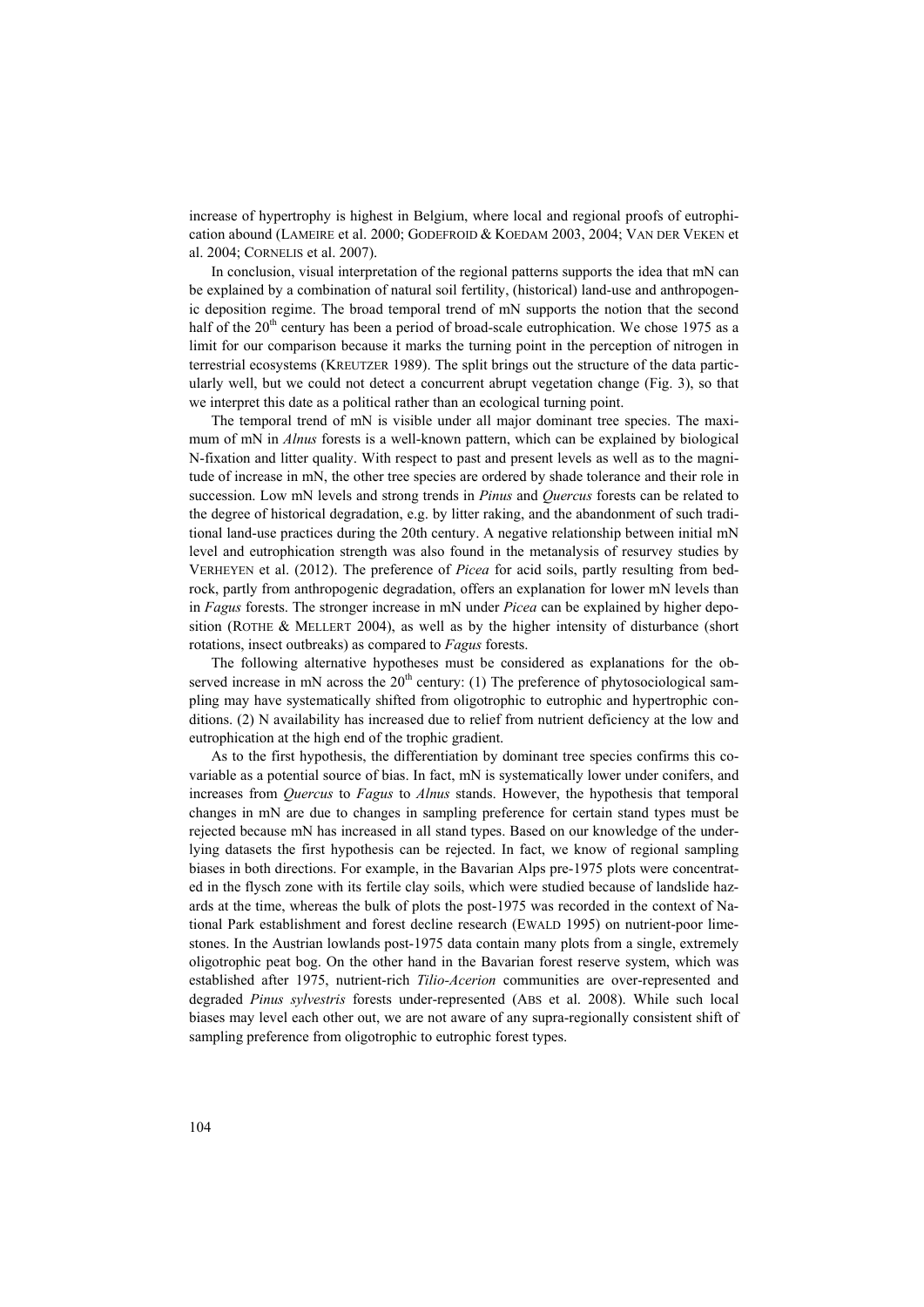The second hypothesis is in accordance with a wide variety of local studies on permanent and quasi-permanent plots. Increased nutrient availability in forests may be a function of recovering nutrient cycles following historical degradation (GLATZEL 1991), of purposeful amelioration by liming, fertilisation or draining (REHFUESS 1990, EVERS 1991) and of anthropogenic deposition from agriculture and combustion. Often these factors act in concert and are difficult to separate (BERNHARDT-RÖMERMANN & EWALD 2006, VERHEYEN et al. 2012).

Our synthesis shows that combining ecological indicator values with large phytosociological databases offers a powerful framework for detecting the eutrophication signal on broad scales. For the time being, we have restricted ourselves to compiling average nutrient values, obtained by simple queries in the contributing phytosociological databases. In a next step, the approach should be extended to more complex operations in a network of databases, which could ultimately result in a European vegetation information system (SCHAMINÉE & HENNEKENS 2006, EUROPEAN VEGETATION SURVEY 2012). At the same time, our database might allow drawing a much more differentiated picture (see WOHLGEMUTH et al. 1999 for a regional example), provided plots are stratified according to other relevant attributes, such as elevation, bedrock and other indicator values. Careful sub-sampling of the database (ROLEČEK et al. 2007, HAVEMAN & JANSSEN 2008, JANDT et al. 2011) and analysis of residuals after accounting for covariables (SEIDLING & FISCHER 2008) would not yield direct proofs of causal pathways, but it would allow testing the plausibility of alternative hypotheses.

### **Erweiterte deutsche Zusammenfassung**

**Einleitung** – In den vergangenen 30 Jahren hat sich die Wahrnehmung des Stickstoffs in mitteleuropäischen Wäldern grundlegend gewandelt (BERNHARDT-RÖMERMANN & EWALD 2006). Einst Minimumfaktor, wurde N zu einem der wichtigsten Umweltprobleme. Angesichts der Schwierigkeit, das gesteigerte Nährstoffangebot bodenchemisch nachzuweisen, ist die Bioindikation an Hand von Vegetationsdaten unverzichtbar für den Nachweis von Eutrophierung. Die überregionale Verknüpfung von großen Vegetationsdatenbanken stellt einen wichtigen Ansatz zum Nachweis von zeitlichen Trends und räumlichen Mustern der Artenzusammensetzung dar (JANDT et al. 2011).

**Material und Methoden** – Auf Basis einer Datensammlung mit mehr als 100.000 Vegetationsaufnahmen aus Deutschland und angrenzenden Gebieten (Niederlande, Belgien, östliches Frankreich, Schweiz, Österreich, Tschechien) wurden ungewichtete mittlere Ellenberg-Zeigerwerte für Nährstoffe (mN) als Surrogat für pflanzenverfügbare Makronährstoffe berechnet (ELLENBERG et al. 2001). Fünf Trophie-Klassen wurden auf Grundlage der Quantile von mN in einer nach Regionen stratifizierten Stichprobe berechnet, um die Vergleichbarkeit der dimensionslosen Werte zu ermöglichen. Die Verteilung von mN in Wäldern des Untersuchungsraums wurde räumlich (17 Regionen) und zeitlich (1899–1975 und 1976–2006) differenziert dargestellt. Um statistische Verzerrungen zu vermeiden, wurden die Vegetationsaufnahmen nach dominierenden Baumarten (Waldkiefer, Eiche, Fichte, Buche, Erle), Region und Periode stratifiziert.

**Ergebnisse** – Nach 1975 waren eutrophe (mN > 5,67) und hypertrophe (mN > 6,28) Zustände in allen Regionen mit Ausnahme der Alpen und Sachsen-Anhalts verbreitet anzutreffen. Stark oligotrophe Zustände (mN < 3,44) waren in Regionen mit armen Ausgangsteinen immer noch weit verbreitet. Vor 1975 war mN mit Ausnahme der südöstlichen Regionen geringer. Zwischen den Perioden erhöhte sich der Anteil hypertropher Aufnahmen von 5,7 auf 11,8 %, während derjenige stark oligotropher Aufnahmen sich von 14,6 auf 8,3 % verringerte.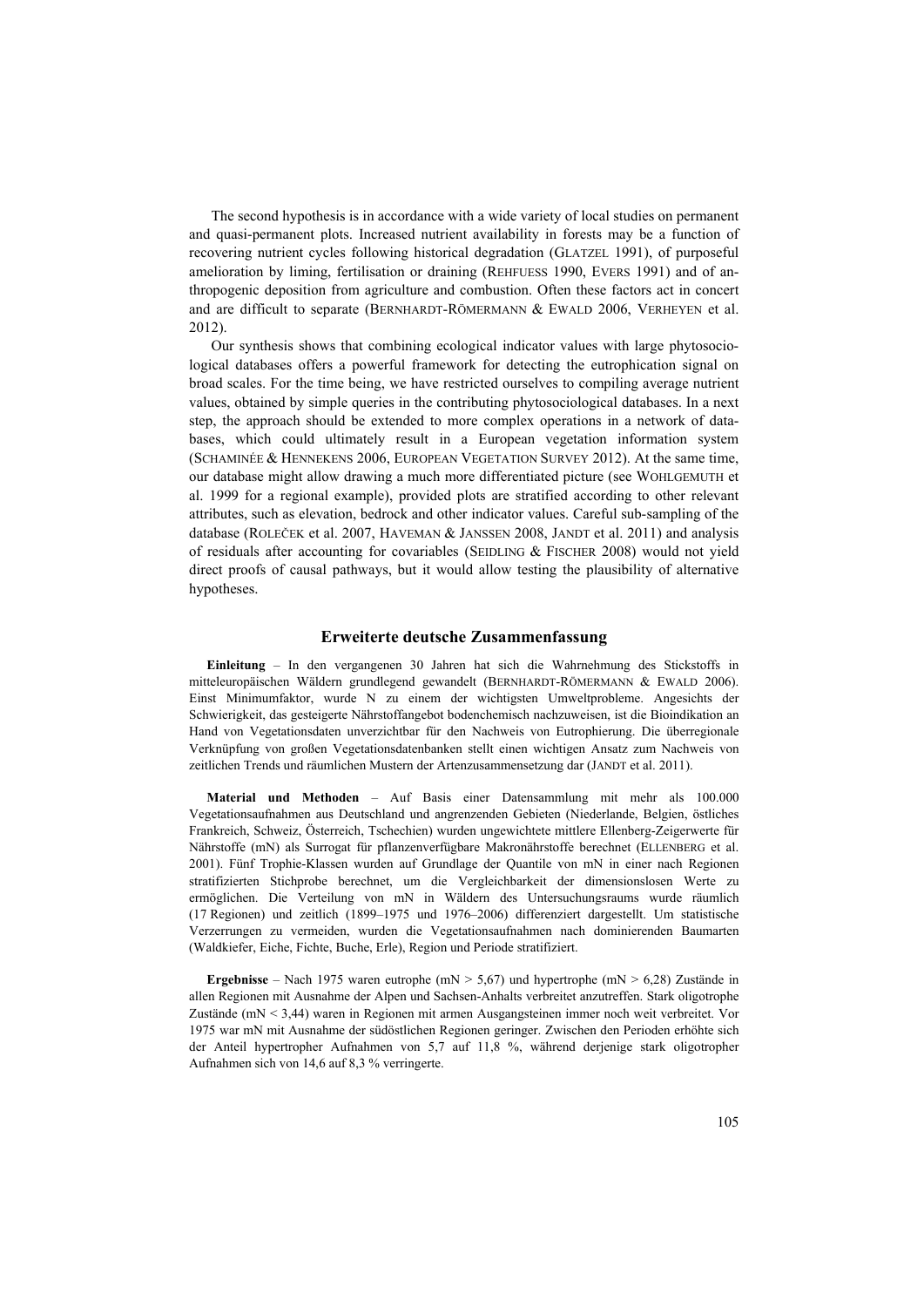Für die bis einschließlich 1975 erhobene Vegetationsaufnahmen fanden wir die tiefsten Mediane von mN in Beständen von *Pinus sylvestris*, gefolgt von *Quercus* spp., *Picea abies*, *Fagus sylvatica* und *Alnus* spp. In den Aufnahmen nach 1975 zeigten die Mittelwerte bei den nährstoffreichsten Waldgesellschaften den geringsten und bei den oligotrophen Gesellschaften den größten Zuwachs.

**Diskussion** – Die Studie bestätigt Eutrophierung als Megatrend des Vegetationswandels (VERHEYEN et al. 2012) und streicht das hohe Forschungspotenzial heraus, das in der Verknüpfung von Vegetationsdatenbanken über Ländergrenzen hinweg liegt (DENGLER et al. 2011). Die weit verbreitete Zunahme von mN ist in erster Linie durch die markante Veränderung in *Quercus*- und *Pinus*-Beständen bedingt, was auf die Bedeutung des Nutzungswandels und die Erholung der Nährstoffkreisläufe nach Jahrhunderten der Niederwald-, Waldweide- und Streunutzung verweist (GLATZEL 1991).

#### **References**

- ABER, J.D. (1992): Nitrogen cycling and nitrogen saturation in temperate forest ecosystems. Trends Ecol. Evol. 7: 220–224.
- ABS, C., EWALD, J., WALENTOWSKI, H. & WINTER S. (2008): Untersuchung der Schattentoleranz von Baumarten auf Grundlage der Datenbank bayerischer Naturwaldreservate. – Tuexenia 28: 28–40.
- ANONYMOUS (1993): Geologische Karte der Bundesrepublik Deutschland 1:1 000 000. Bundesanstalt für Geowissenschaften und Rohstoffe, Hannover.
- ARDUINO, S., MÖRSCHEL, F. & PLUTZAR, C. (2006): A biodiversity vision for the Alps. WWF European Alpine Programme, Technical Report, – URL: [http://www.cipra.org/pdfs/532\\_de/](http://www.cipra.org/pdfs/532_de/at_download/file) [at\\_download/file](http://www.cipra.org/pdfs/532_de/at_download/file) [accessed 2009–02–23].
- BERNHARDT-RÖMERMANN, M. & EWALD, J. (2006): Einst zu wenig, heute zu viel: Stickstoff in Waldlebensgemeinschaften. – Gefahrst. Reinhalt. Luft 66: 261–266.
- BOBBINK, R., HORNUNG, M. & ROELOFS, J.G.M. (1998): The effects of air-borne nitrogen pollutants on species diversity in natural and semi-natural European vegetation. – J. Ecol. 86: 717–738.
- BOYER, M.L.H. & WHEELER, B.D. (1989): Vegetation patterns in spring-fed calcareous fens: calcite precipitation and constraints on fertility. – J. Ecol. 77: 597–609.
- CHAPIN, F.S. III., MATSON, P.A. & MOONEY, H.A. (2002): Principles of terrestrial ecosystem ecology. – Springer, New York: 436 pp.
- CHIARUCCI, A. (2007): To sample or not to sample? That is the question for the vegetation scientist. Folia Geobot. 42: 209–216.
- CIPRA (2010): Relevant instruments in the field of ecological networks in the alpine region. URL: [http://www.alpine-ecological-network.org/pdfs/341\\_en/at\\_download/file](http://www.alpine-ecological-network.org/pdfs/341_en/at_download/file) [accessed 2013–02–25].
- CORNELIS, J., ROMBOUTS, L. & HERMY, M. (2007): Changes in the vegetation of the 'Herenbossen' in Hulshout since 1980. Are effects of desiccation, acidification and eutrophication noticeable after a quarter of a century? [in Dutch, with English summary] – Natuur focus 6: 4–10.
- DE VRIES, W., VEL, E., REINDS, G. J., DEELSTRA, H., KLAP, J.M., LEETERS, E.E.J.M., HENDRIKS, C.M.A., KERKVOORDEN, M., LANDMANN, G., HERKENDELL, J., HAUSSMANN, T. & ERISMAN, J.W. (2003): Intensive monitoring of forest ecosystems in Europe. 1. Objectives, set-up and evaluation strategy. – For. Ecol. Manag. 174: 77–95.
- DENGLER, J., JANSEN, F., GLÖCKLER, F., PEET, R.K., DE CÁCERES, M., CHYTRÝ, M., EWALD, J., OLDELAND, J., LOPEZ-GONZALEZ, G., FINCKH, F., MUCINA, L., RODWELL, J.S., SCHAMINÉE, J.H.J. & SPENCER, N. (2011): The Global Index of Vegetation-Plot Databases (GIVD): a new resource for vegetation science. – J. Veg. Sci. 22: 582–597.
- DIEKMANN, M. (2003): Species indicator values as an important tool in applied plant ecology a review. – Basic Appl. Ecol. 4: 493–506.
- ELLENBERG H. JUN. (1985): Veränderungen der Flora Mitteleuropas unter dem Einfluss von Düngung und Immissionen. – Schweiz. Z. Forstwes. 136: 19–39.
- ELLENBERG, H. (1964): Stickstoff als Standortsfaktor. Ber. Detsch. Bot. Ges. 77: 82–92.
- ELLENBERG, H., WEBER, H.E., DÜLL, R., WIRTH, V. & WERNER, W. (2001): Zeigerwerte von Pflanzen in Mitteleuropa. 4<sup>th</sup> ed. – Goltze: Göttingen, 262 pp.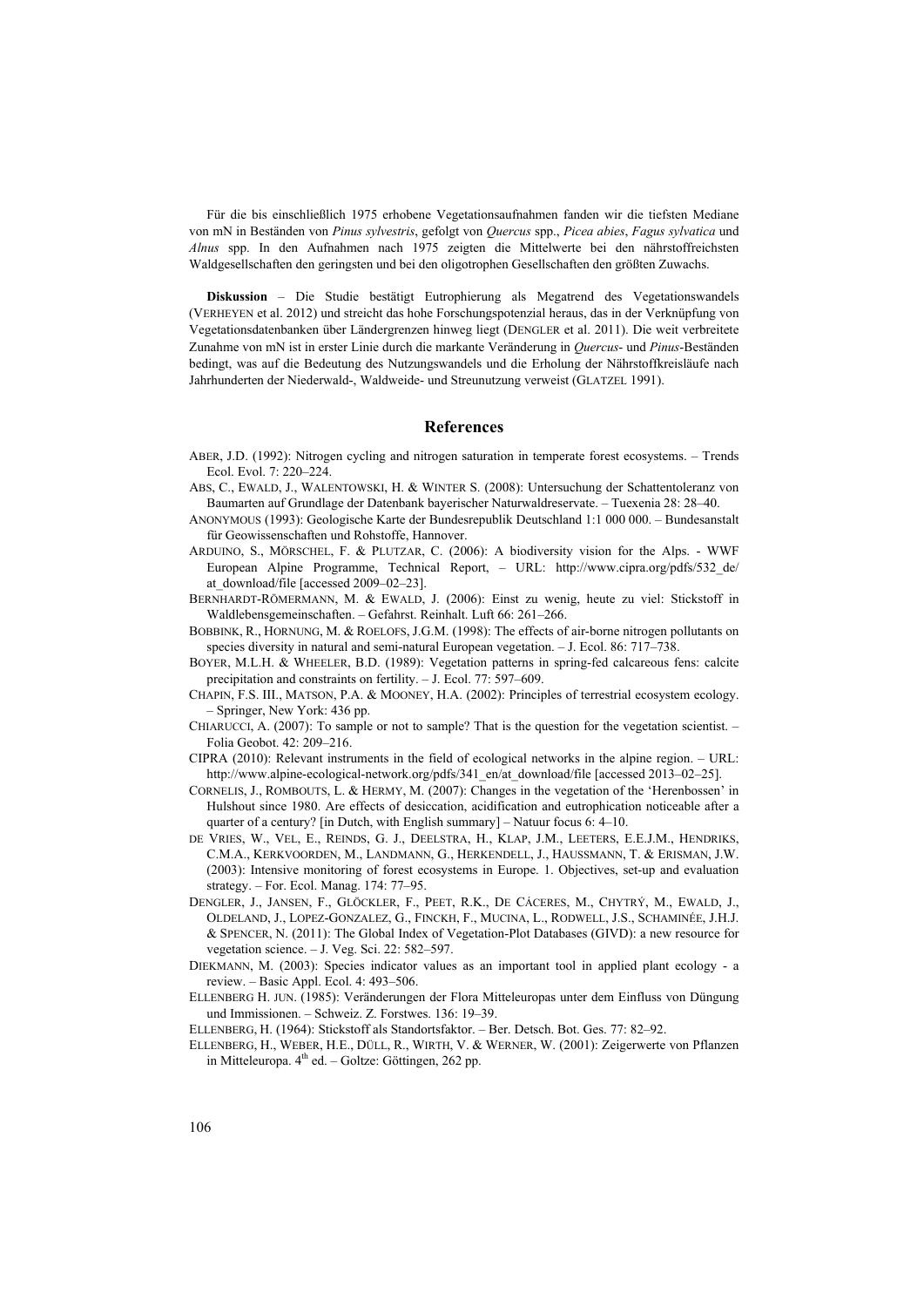- ERTSEN, A.C.D., ALKEMADE, J.R.M. & WASSEN, M.J. (1998): Calibrating Ellenberg indicator values for moisture, acidity, nutrient availability and salinity. – Plant Ecol. 145: 113–124.
- EUROPEAN VEGETATION SURVEY (2012): European Vegetation Archive (EVA). URL: http://euroveg. org/eva-database [accessed 2013–01–16].
- EVERS, F.-H. (1991): Forest fertilization present state and history with special reference to South German conditions. – Nutr. Cycl. Agroecosyst. 27: 1385–1314.
- EWALD, J. (1995): Eine vegetationskundliche Datenbank bayerischer Bergwälder. Hoppea 56: 453– 465.
- EWALD, J. (2001): Der Beitrag pflanzensoziologischer Datenbanken zur vegetationsökologischen Forschung. – Ber. Reinhold-Tüxen-Ges. 13: 53–69.
- EWALD, J. (2007): Bimodal spectra of nutrient indicators reveal abrupt eutrophication of pine forests. Preslia 79: 391–400.
- GLATZEL, G. (1991): The impact of historic land use and modern forestry on nutrient relations of Central European forest ecosystems. – Nutr. Cycl. Agroecosyst. 27: 1–8.
- GODEFROID, S. & KOEDAM, N. (2003): Distribution pattern of the flora in a peri-urban forest: an effect of the city-forest ecotone. – Landsc. Urban Plan. 65: 169–185.
- GODEFROID, S. & KOEDAM, N. (2004): The impact of forest paths upon adjacent vegetation: effects of the path substrate on the species composition and soil compaction. – Biol. Conserv. 119: 405–419.
- GRESS, S.E., NICHOLS, T.D., NORTHCRAFT, C.C. & PETERJOHN, W.T. (2007): Nutrient limitation in soils exhibiting differing nitrogen availabilities: what lies beyond nitrogen saturation? – Ecology 88: 119–130.
- GÜSEWELL, S., KOERSELMAN, W. & VERHOEVEN, J.T.A. (2003): Biomass N:P ratios as indicators of nutrient limitation for plant populations in wetlands. – Ecol. Appl. 13: 372–384.
- HAVEMAN, R. & JANSSEN, J.A. (2008): The analysis of long-term changes in plant communities using large databases: The effect of stratified resampling. – J. Veg. Sci. 19: 355–362.
- HILL, M.O., MOUNTFORD, J.O., ROY, D.B. & BUNCE, R.G.H. (1999): Ellenberg's indicator values for British plants. – Institute of Terrestrial Ecology, DETR, Norwich: 46pp.
- ILG, K., WELLBROCK, N. & LUX, W. (2009): Phosphorus supply and cycling at long-term forest monitoring sites in Germany. – Eur. J. For. Res. 128: 483–492.
- JANDT, U., VON WEHRDEN, H. & BRUELHEIDE, H. (2011): Exploring large vegetation databases to detect temporal trends in species occurrences. – J. Veg. Sci. 22: 957–972.
- JANSEN, F., DENGLER, J., GLÖCKLER, F., CHYTRÝ, M., EWALD, J., OLDELAND, J. & SCHAMINÉE, J.H.J. (2011): Die mitteleuropäischen Datenbanken im Global Index of vegetation-plot databases (GIVD). – Tuexenia 31: 351–366.
- JENSSEN, M. & HOFMANN, G. (2005): Einfluss atmogener Stickstoffeinträge auf die Vielfalt der Vegetation in Wäldern Nordostdeutschlands. – Beitr. Forstwirtsch. Landschaftsökol. 39: 132–141.
- KNOEPP, J.D. & SWANK, W.T. (1995): Comparison of available soil nitrogen assays in control and burned forested sites. – Soil Sci. Soc. Am. J. 59: 1750–1754.
- KNOLLOVÁ, I., CHYTRÝ, M., TICHÝ, L. & HÁJEK, O. (2005): Stratified resampling of phytosociological databases: some strategies for obtaining more representative datasets for classification studies. – J. Veg. Sci. 16: 479–486.
- KOHLI, L. (2011): Stickstoffeintrag aus der Luft verändert Vielfalt. BDM-Facts 3: 1–4. URL: http://www.biodiversitymonitoring.ch/fileadmin/user\_upload/documents/daten/factsheets/BDM-Facts3 d.pdf [accessed 2012–07–19].
- KREUTZER, K. (1989): Einst zu wenig nun zu viel. Das Kreuz des Waldes mit dem Stickstoff. Nationalpark 65: 6-9
- KUHN, N., AMIET, R. & HUFSCHMID, N. (1987): Veränderungen in der Waldvegetation der Schweiz infolge Nährstoffanreicherungen aus der Atmosphäre. – Allg. Forst- Jagdztg. 158: 77–84.
- LAMEIRE, S., HERMY, M. & HONNAY, O. (2000): Two decades of change in the ground vegetation of a mixed deciduous forest in an agricultural landscape. – J. Veg. Sci. 11: 695–704.
- LANDOLT, E. (1977): Ökologische Zeigerwerte der Schweizer Flora. Veröff. Geobot. Inst. ETH, Stift. Rübel 64: 1–208.
- LORENZ, M. (1995): International co-operative programme on assessment and monitoring of air pollution effects on forests *–* ICP Forests. – Water, Air Soil Pollut. 85: 1221–1226.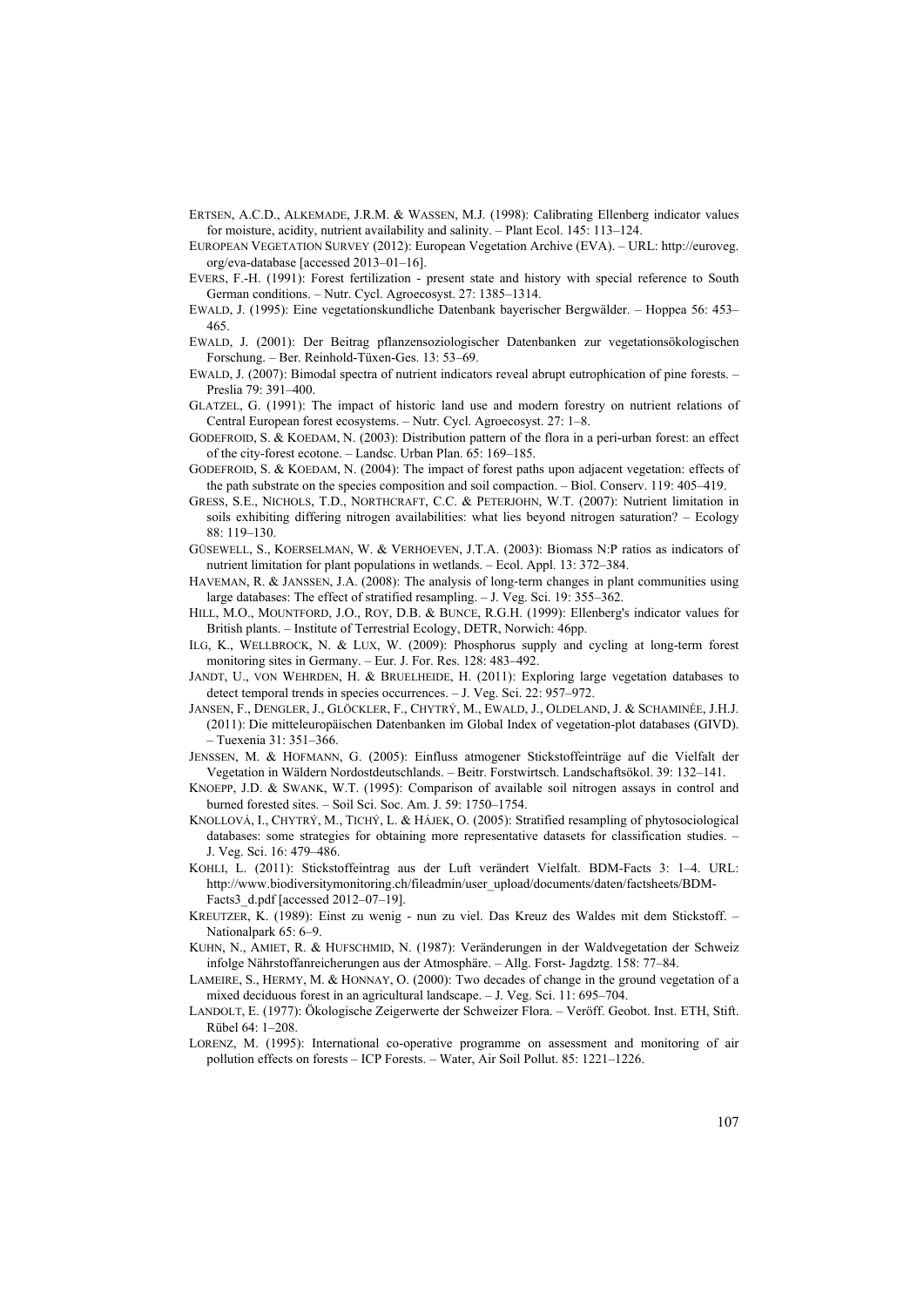- LORENZ, M., FISCHER, R., BECHER, G., MUES, V., SEIDLING, W., KRAFT, P. & NAGEL, H.-D. (2006): Forest condition in Europe – 2006 Technical Report of ICP Forests. – Institute of World Forestry Work Report, Hamburg: 113 pp.
- PAULI, D., PEINTINGER, M. & SCHMID, B. (2002): Nutrient enrichment in calcareous fens: effects on plant species and community structure. – Basic Appl. Ecol. 3: 255–266.
- PIERZYNSKI, G.M., SIMS, J.T. & VANCE, G.F. (2005): Soils and environmental quality. 3<sup>rd</sup> ed. CRC Press: 584 pp.
- PITCAIRN, C.E.R., SMART, S.M., FOWLER, D. & SUTTON, M.A. (2004): 6. Bioindicator methods based on community species composition: higher plants and bryophytes. – In: SUTTON M.A., PITCARIN C.E.R. & WHITFIELD C.P. (Eds.): Bioindicator and biomonitoring methods for assessing the effects of atmospheric nitrogen on statutory nature conservation sites: 65–74. JNCC Report 356.
- PRÖLL, G., DULLINGER, S., DIRNBӦCK, T., KAISER, C. & RICHTER, A. (2011): Effects of nitrogen on tree recruitment in a temperate montane forest as analysed by measured variables and Ellenberg indicator values. – Preslia 83: 111–127.
- R DEVELOPMENT CORE TEAM (2008): R: A Language and Environment for Statistical Computing. R Foundation for Statistical Computing, – Vienna, Austria. – URL: http://www.R-project.org.
- REHFUESS, K.-E. (1990): Waldböden: Entwicklung, Eigenschaften und Nutzung.  $2<sup>nd</sup>$  ed. Parey Studientexte, Hamburg: 294pp.
- ROLEČEK, J., CHYTRÝ, M., HÁJEK, M., LVONČÍK, S. & TICHÝ, L. (2007): Sampling design in largescale vegetation studies: do not sacrifice ecological thinking to statistical purism! – Folia Geobot. 42: 199–208.
- ROST-SIEBERT, K. & JAHN, G. (1988): Veränderungen der Waldbodenvegetation während der letzten Jahrzehnte - Eignung zur Bioindikation von Immissionswirkungen. – Forst Holz 43: 75–81.
- ROTHE, A. & MELLERT, K.-H. (2004): Effects of forest management on nitrate concentrations in seepage water of forests in Southern Bavaria, Germany. – Water Air Soil Pollut. 156: 337–355.
- SCHAFFERS, A.P. & SÝKORA, K.V. (2000): Reliability of Ellenberg indicator values for moisture, nitrogen and soil reaction: a comparison with field measurements. – J. Veg. Sci. 11: 225–244.
- SCHAMINÉE, J.H.J. & HENNEKENS, S. (2006): SynBioSys Europe examples from European forest communities. – Bot. Chronika 18: 201–210.
- SEIDLING, W. & FISCHER, R. (2008): Deviances from expected Ellenberg indicator values for nitrogen are related to N throughfall deposition in forests. – Ecol. Indicators 8: 639–646.
- SMART, S.M., ROBERTSON, J.C., SHIELD, E.J. & VAN DE POLL, H.M. (2003): Locating eutrophication effects across British vegetation between 1990 and 1998. – Glob. Change Biol. 9: 1763–1774.
- STAT SOFT (1984–2005): STATISTICA 7.1. Tulsa.
- STERN, D.I. (2005): Global sulphur emissions from 1850 to 2000. Chemosphere 58: 163–175.
- THIMONIER, A., DUPOUEY, J.L. & TIMBAL J. (1992): Floristic changes in the herb-layer vegetation of a deciduous forest in the Lorraine Plain under the influence of atmospheric deposition. – For. Ecol. Manag. 55: 149–167.
- THIMONIER, A., KULL, P., KELLER, W., MOSER, B. & WOHLGEMUTH, T. (2011): Ground vegetation monitoring in Swiss forests: comparison of survey methods and implications for trend assessments. – Environ. Monit. Assess. 174: 47–63.
- THIMONIER, A., SCHMITT, M., WALDNER, P. & RIEHM, B. (2005): Atmospheric deposition on Swiss long-term forest ecosystem research (LWF) plots. – Environ. Monit. Assess. 104: 81–118.
- VAN DER VEKEN, S., VERHEYEN, K. & HERMY, M. (2004): Plant species loss in an urban area (Turnhout, Belgium) from 1880 to 1999 and its environmental determinants. – Flora 199: 516–523.
- VERHEYEN, K., BAETEN, L., DE FRENNE, P., BERNHARDT-RÖMERMANN, M., BRUNET, J., CORNELIS, J., DECOCQ, G., DIERSCHKE, H., ERIKSSON, O., HÉDL, R., HEINKEN, T., HERMY, M., HOMMEL, P., KIRBY, K., NAAF, T., PETERKEN, G., PETŘÍK, P., PFADENHAUER, J., VAN CALSTER, H., WALTHER, G.-R., WULF, M. & VERSTRAETEN, G. (2012): Driving factors behind the eutrophication signal in understorey plant communities of deciduous temperate forests. – J. Ecol. 100: 352–365.
- WALKER, K.J. & PRESTON, C.D. (2006): Ecological predictors of extinction risk in the flora of lowland England, UK. – Biodivers. Conserv. 15: 1913–1942.
- WAMELINK, G.W.W., JOOSTEN, V., VAN DOBBEN, H.F. & BERENDSE, F. (2002): Validity of Ellenberg indicator values judged from physico-chemical field measurements. – J. Veg. Sci. 13: 269–278.
- WAMELINK, G.W.W., VAN DOBBEN, H.F. & BERENDSE, F. (2003): Apparently we do need phytosociological classes to calibrate Ellenberg indicator values! – J. Veg. Sci. 14: 619–620.